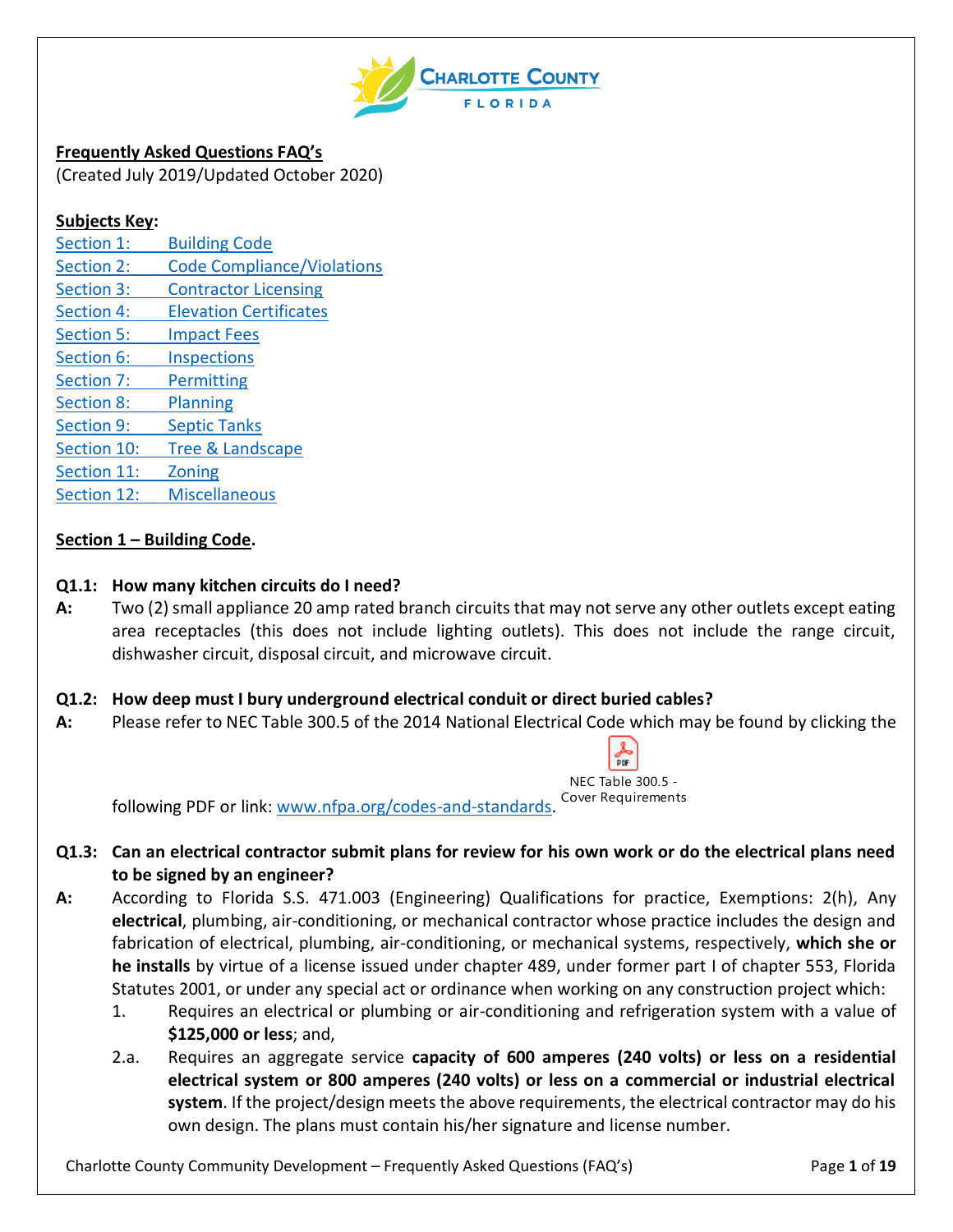

- **Q1.4: What is the building code requirement regarding the placement of the 3rd nail when adding it to attic straps and trusses on homes built in the 80's as it relates to wind mitigation?**
- **A:** The code reference is FRC 908.8.1.4 prescriptive method for gable roofs on a masonry wall. Sufficient eave sheathing shall be removed to expose a minimum of 6-feet of framing members, measured from the corner, along the exterior wall on each side of each gable end. The anchorage of each of the exposed rafters or truss shall be inspected. Wherever a strap is missing or an existing strap has fewer than four fasteners on each end, approved straps, ties or right angle gusset brackets with a minimum uplift capacity of 500 lbs. shall be installed that connect each rafter or truss to the top plate below or directly to the masonry wall using approved masonry screws that will provide at least a 2-1/2 embedment into the concrete or masonry. When the straps or right-angle gusset brackets are attached to a wood sill plate, the sill plate shall be anchored to the concrete masonry wall below. This anchorage shall be accomplished by installing ¼-inch diameter masonry screws, each with supplementary ¼inch washer, having sufficient length to develop a 2 ½ inch embedment into the concrete and masonry. These screws shall be installed within 4-inches of the truss or rafter on both sides of each interior rafter or truss and on the accessible wall side of the gable end truss or rafter.

#### **Q1.5: What electrical equipment can be placed below the Design Flood Elevation?**

**A:** All utility company equipment such as distribution lines, transformers, and underground wiring are exempt from the regulations. The point of connection to the utility company equipment is typically the meter equipment and service disconnecting means. The meter equipment and disconnecting means have specific access requirements and are therefore allowed below the regulatory Flood Elevation. Flood plain regulations state that all equipment and materials used below the Regulatory Flood Elevation must be "Flood resistive". The building main distribution panel boards, receptacles, boxes, switches, wiring and connections are not considered flood resistive equipment, could be damaged by flood water, and are required to be elevated above the design flood elevation for that location.

#### **Q1.6: What is needed for Solar PV System permits?**

A Please click the following link for required documents [www.charlottecountyfl.gov/services/buildingconstruction/Pages/PermitType.aspx?PermitType=Residential%20Sol](http://www.charlottecountyfl.gov/services/buildingconstruction/Pages/PermitType.aspx?PermitType=Residential%20Solar%20Photovoltaic) [ar%20Photovoltaic](http://www.charlottecountyfl.gov/services/buildingconstruction/Pages/PermitType.aspx?PermitType=Residential%20Solar%20Photovoltaic) Also note that according to Florida S.S..377.705(4)(d), "All solar energy systems manufactured or sold in the state must meet the standards established by the center and shall display accepted results of approved performance tests in a manner prescribed by the center, unless otherwise certified by an engineer licensed pursuant to chapter 471 using the standards contained in the most recent version of the Florida Building Code." Therefore, FSEC certification of PV system and components or engineered signed and sealed plans are required.

#### <span id="page-1-0"></span>**Section 2 - Code Compliance/Violations.**

#### **Q2.1: How do I report a code violation or complaint?**

- **A:** There are four ways to report or submit a code violation or complaint to the Code Compliance Section as follows:
	- 1. *Call:* 941.743.1201 to speak to a customer service specialist.
	- 2. *Email:* [CodeEnforcement@CharlotteCountyFL.gov.](mailto:CodeEnforcement@CharlotteCountyFL.gov)
	- 3. *Online:* visit [secureapps.charlottecountyfl.gov/CitizenAccess/.](https://secureapps.charlottecountyfl.gov/CitizenAccess/)
	- 4. *In-person*: business hours are 7:30 a.m. to 4:30 p.m., Monday through Friday, except holidays.

#### **Q2.2: What can I do about an overgrown** *vacant or undeveloped* **lot?**

Charlotte County Community Development – Frequently Asked Questions (FAQ's) Page **2** of **19**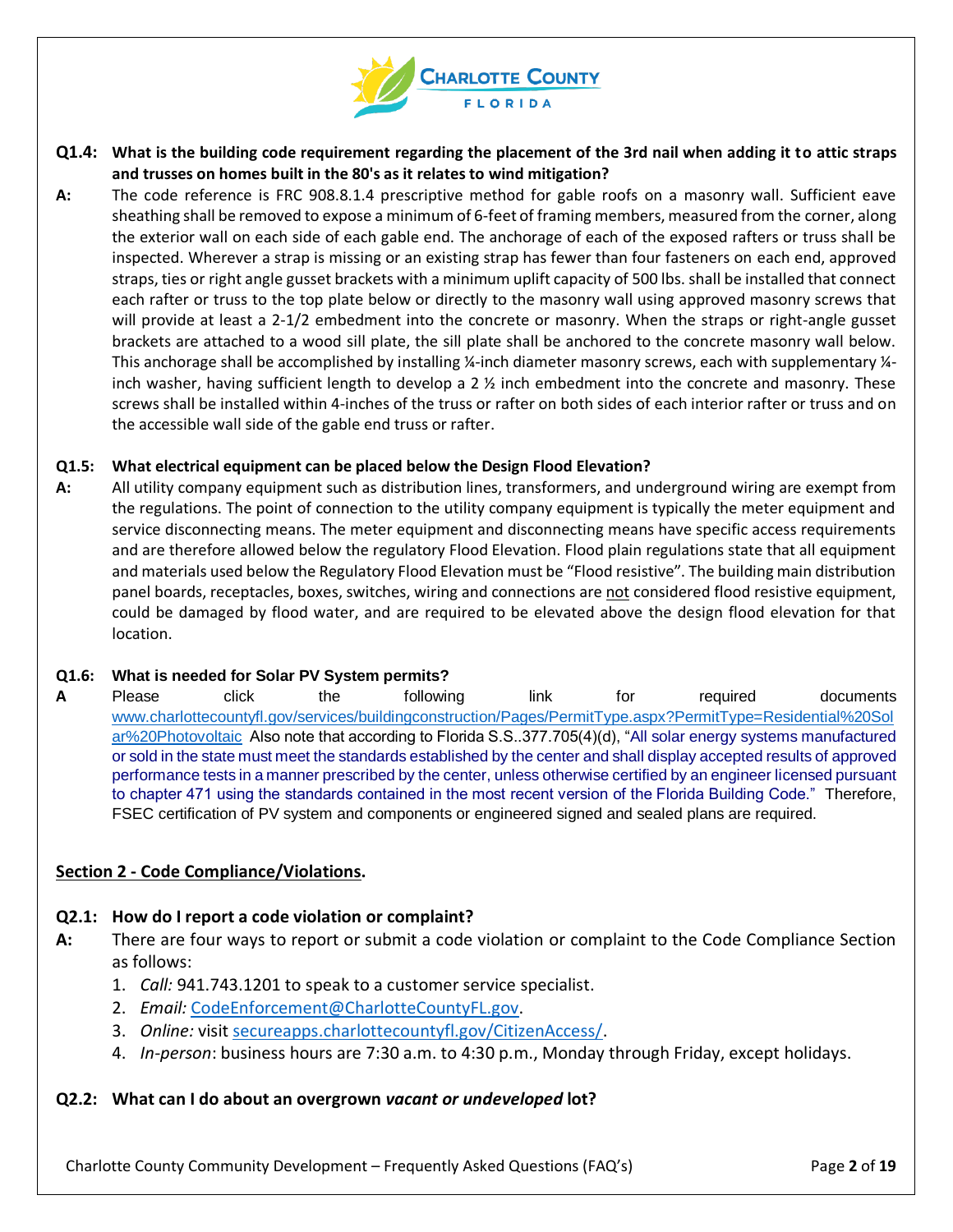

**A:** The Lot Maintenance Standards of [Section 2-5-70](https://library.municode.com/fl/charlotte_county/codes/code_of_ordinances?nodeId=PTIIPUSAHE_CH2-5OFIS_ARTIIIWEOTNOGR_DIV3LOMO_S2-5-70TI) of th[e Code of Laws and Ordinances](https://library.municode.com/fl/charlotte_county/codes/code_of_ordinances) does not address vacant lots. Therefore, there is no ordinance or requirement addressing tall grass/weeds or overgrown conditions on vacant lots. It is suggested that the complainant reach out to the owner of the lot and request cleanup in a neighborly fashion. The lot owner's name and address information may be found using the Property Appraiser's website [ccappraiser.com](http://www.ccappraiser.com/) by clicking the "Real Property Search" link.

# **Q2.3: What can I do about an overgrown** *developed* **lot?**

- **A:** You can report the condition of the property to the Code Compliance Section. Please note that that the term "excessive growth" on a *developed* lot is defined by the Code of Laws and Ordinances as "any growth of weed or grass that exceeds 12 inches in height and covers 50% or more of the mowable lot area cleared of native vegetation and not used for agriculture activities." To report or submit a code violation or complaint, please see question Q2.1.
- **Q2.4: My neighbor has junk-like conditions around their yard and they haven't cut their grass for months. To whom do I report this condition?**
- **A:** You can report the condition of the property to the Code Compliance Section. To report or submit a code violation or complaint, please see question Q2.1.

# **Q2.5: How do I report a clearing/tree removal violation?**

**A:** You can report the condition of the property to the Code Compliance Section. To report or submit a code violation or complaint, please see question Q2.1.

### **Q2.6: Is parking a vehicle on a sidewalk a violation?**

**A:** Parking a vehicle on a sidewalk is addressed in Section 316.1945 of the chapter of Florida Statutes that deal with motor vehicle law. It has language that addresses stopping, standing, or parking prohibitions in specified places as follows: "Except when necessary to avoid conflict with other traffic, or in compliance with law or the directions of a police officer or official traffic control device, no person shall: stop, stand, or park a vehicle on the roadway side of any vehicle stopped or parked at the edge or curb of a street; on a sidewalk; within an intersection; on a crosswalk." This means that parking a vehicle on a sidewalk constitutes a noncriminal traffic infraction which is punishable as a non-moving violation. Citizens may report alleged violations by calling their local law enforcement agency's non-emergency phone number. In the case of Charlotte County, the agency would be the Charlotte County Sheriff's Office (CCSO). Contact information for the CCSO can be found online at [ccso.org.](http://www.ccso.org/) Florida Statutes can be found at the contract online at the contract online at the contract of  $\alpha$  at  $\alpha$ 

[leg.state.fl.us/Statutes/index.cfm?Mode=View%20Statutes&Submenu=1&Tab=statutes.](http://www.leg.state.fl.us/Statutes/index.cfm?Mode=View%20Statutes&Submenu=1&Tab=statutes)

# **Q2.7: Do rollout solid waste containers have to be moved after waste is collected?**

**A:** Rollout containers for waste collection are addressed in Chapter 1-12 of the [Code of Laws and](https://library.municode.com/fl/charlotte_county/codes/code_of_ordinances)  [Ordinances.](https://library.municode.com/fl/charlotte_county/codes/code_of_ordinances) The code section reference is Section 1-12-117 (Mobile Solid Waste Containers) which states as follows: "Mobile solid waste containers such as rollout containers, trash cans or dumpsters, compactors or recycling dumpsters on wheels, are permitted under this article. After pickup on the day of collection, these containers shall be promptly stored away. When not scheduled for pickup, these containers shall be kept stored out of public view, and in the case of dumpsters, compactors or recycling dumpsters on wheels shall comply with the requirements of this article." Citizens may report violations

Charlotte County Community Development – Frequently Asked Questions (FAQ's) Page **3** of **19**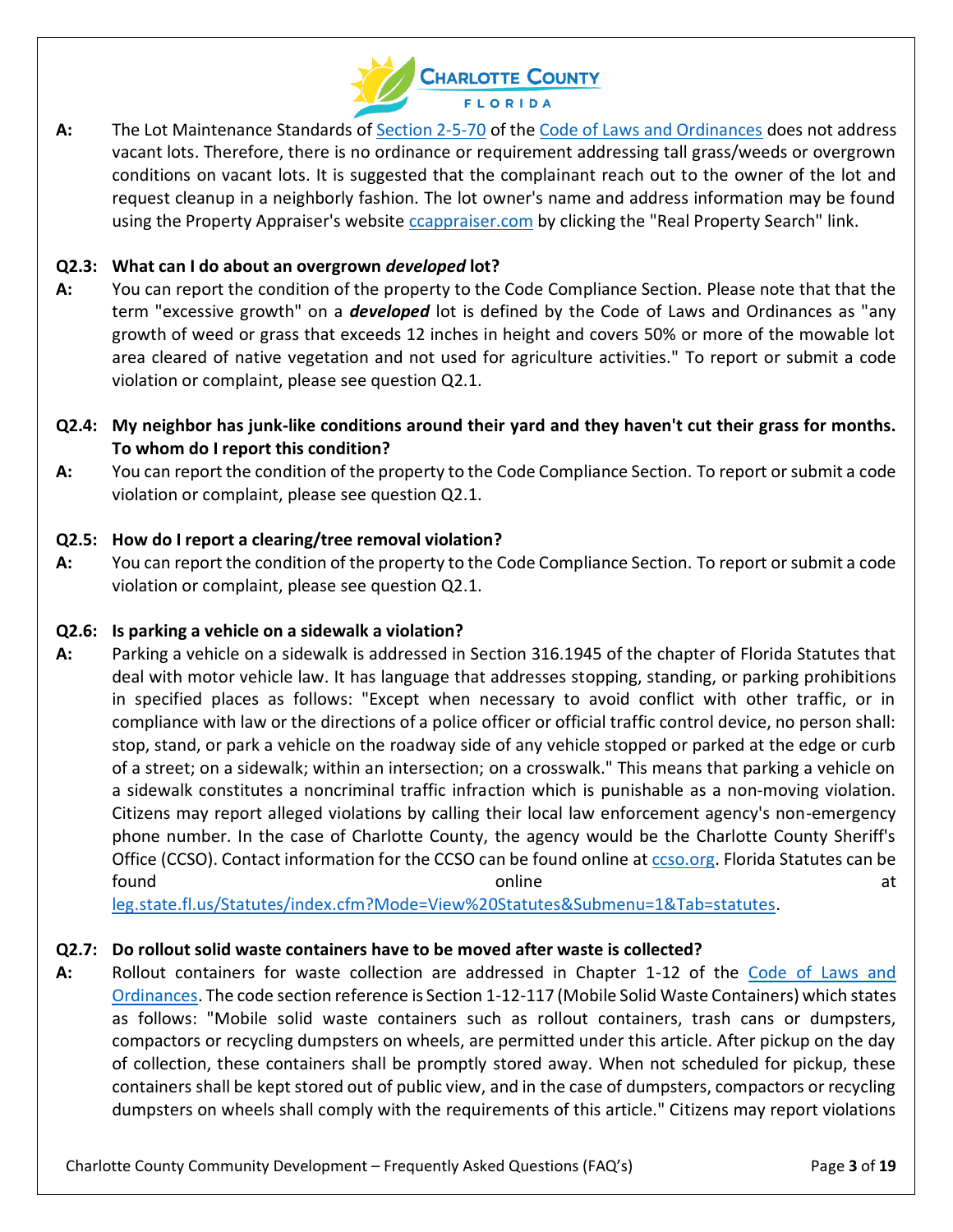

by contacting the Solid Waste Division of the Public Works Department at 941.764.4360 or [SWR@CharlotteCountyFL.gov.](mailto:SWR@CharlotteCountyFL.gov)

### **Q2.8: Is there a limit on the number of vehicles that can be parked in a front yard?**

**A:** There is no limit on the number of cars that can be parked in a front yard. However, they must be operable and possess a valid tag as is required by the [Code of Laws and Ordinances.](https://library.municode.com/fl/charlotte_county/codes/code_of_ordinances) There are also regulations in the county code that address the parking of boats, recreational vehicles, trucks and trailers and the code section reference is Sec. 3-9-79.1. To report or submit a code violation or a complaint, please see question Q1.1., above.

### **Q2.9: How does a code violation case get opened?**

**A:** Most cases are opened due to a citizen complaint. After an investigation by code compliance staff, a decision is made whether the allegation/violation is valid. If not valid, the case is immediately closed. In commercial corridors, however, pro-active code compliance measures are taken by staff with or without a complaint being filed.

#### **Q2.10: Does the county accept anonymous complaints or reports of violations?**

**A:** Yes. However, some violations will be difficult to pursue since code compliance officers cannot see or witness the violation. For legal and safety reasons, they are not allowed to access upon private property other than to attempt contact with the occupant by using the main entryway.

#### **Q2.11: What should I do if I receive a Notice of Violation and Notice of Hearing with a date in the mail?**

**A:** Call the code compliance officer listed on the document to discuss options. There is often the possibility that the case can be dismissed if compliance is attained prior to the Code Enforcement Special Magistrate's hearing date.

### **Q2.12: Is it a code violation for a neighbor to have friends over to shoot firearms in their backyard?**

**A:** No. In 2011, the Florida State Legislature enacted laws which took away the power of all local governments to control, enforce or enact laws regarding the personal use of firearms. Many if not most local governments repealed any such local laws due to the personal liabilities or penalties that could be imposed. If more information is needed, please contact a law enforcement officer with the Charlotte County Sheriff's Office at one of their non-emergency phone numbers. Visit their website for contact information [ccso.org.](http://www.ccso.org/)

### **Q2.13: Are fireworks legal Florida?**

**A:** As of April 2020, by state action, fireworks can be legally used 3 days of the year: Independence Day, New Year's Eve and New Year's Day. Violations are a local law enforcement issue which would be the Charlotte County Sheriff's Office. Visit their website for contact information [ccso.org.](http://www.ccso.org/) The violation is classified as a misdemeanor which means the officer must witness the violation to make an arrest or issue a citation.

### **Q2.14: Where can I park my motorhome at my home?**

**A:** A motorhome that is legally tagged may be parked in the driveway or yard. If it is unlicensed, then it must be parked in the driveway only and appear to be operable. To report or submit a code violation or a complaint, please see question Q1.1., above.

Charlotte County Community Development – Frequently Asked Questions (FAQ's) Page **4** of **19**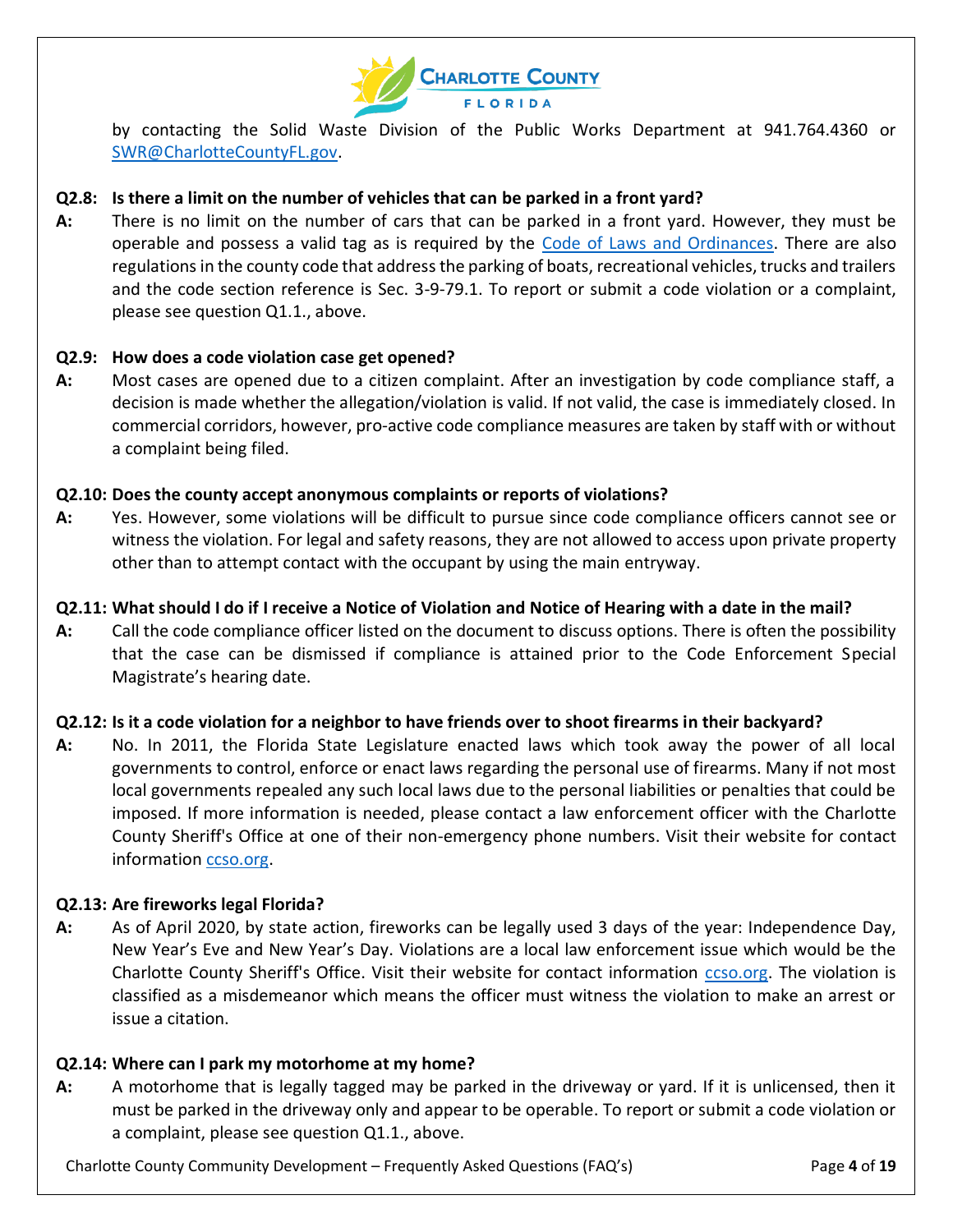

### **Q2.15: What is the Vacant Property Registration program?**

**A:** Established by county ordinance, the Vacant Property Registration (VPR) program requires abandoned or vacant properties meeting certain criteria be registered annually and for a fee. More information about the program can be found at [charlottecountyfl.gov/dept/commdev/Pages/default.aspx](http://www.charlottecountyfl.gov/dept/commdev/Pages/default.aspx) then in the left column under Community Development click on "[Vacant Property Registration Program](https://www.charlottecountyfl.gov/services/buildingconstruction/Pages/Vacant-Property-Program.aspx)." The fee increases each year and when the property becomes occupied, it can be removed from the VPR program. The registration form can be found on the [Community Development](https://www.charlottecountyfl.gov/dept/commdev/Pages/default.aspx) web page, in the left column click on Forms & Documents and then scroll down to Permitting Forms & Documents.

### **Q2.16: Does the county require a Home Solicitation Permit for door hanger distribution?**

**A:** Florida Law (FS 501.22) and the County Code (Sec. 1-10-77) states that a Home Solicitation Permit is required from the Clerk of the Circuit Court's office. The [Clerk of the Circuit Court](http://www.co.charlotte.fl.us/Default.aspx) can be contacted at 941.743.1400. Additional contact and other information can be found at their website [co.charlotte.fl.us/Default.aspx.](http://www.co.charlotte.fl.us/Default.aspx)

#### **Q2.17: What are the hours that construction work is allowed?**

**A:** Section 3-2-73(c) of the [Code of Laws & Ordinances](https://library.municode.com/fl/charlotte_county/codes/code_of_ordinances) states the following: "No person shall operate or cause to be operated any machinery, demolition equipment, construction equipment, power tools, equipment of a semi-mechanical nature or otherwise undertake construction work which emits a sound plainly audible across the property line of an inhabited residential property in a residential area between the hours of 8:00 p.m. and 6:00 a.m." To report a violation, please contact the Charlotte County Sheriff's Office (CCSO). Contact information for the CCSO can be found online at [ccso.org.](http://www.ccso.org/)

#### **Q2.18: Where can I park boats and trailers at my house?**

**A:** You can park boats and trailers in your driveway or behind the leading edge of your house. However, they must be operable and possess a valid tag.

#### **Q2.19: Can I live in my motorhome/RV/Travel Trailer in Charlotte County?**

**A:** The only places you are permitted to live in a motorhome/RV/ Travel Trailer in Charlotte County are RV parks.

#### **Q2.20: What can I do on my vacant lot zoned residential before I build a house on it?**

- **A:** You are permitted to install a seawall, dock and fence before building a primary structure. You are NOT allowed to store anything on a vacant lot.
- **Q2.21** How do I report a boat adrift or abandoned in a waterway?
- **A:** Visit [https://www.charlottecountyfl.gov/services/naturalresources/Pages/Abandoned-Vessels-Program.aspx.](https://www.charlottecountyfl.gov/services/naturalresources/Pages/Abandoned-Vessels-Program.aspx) This website contains detailed instructions on how to identify and report abandoned or derelict vessel.

#### **Q.2.22:** Can I place signs by the road in front of my house?

**A**: Signs may not be erected over or upon any publicly owned property or right-of-way. However, every single-family residential parcel is permitted, two (2) freestanding yard signs, that do not exceed four (4) square feet in area individually or one (1) sign up to six (6) square feet. Such yard signs must be temporary in nature and shall be removed fifteen (15) days after their purpose has been fulfilled. For a complete explanation of signage refer to Charlotte County Code Section 3-9-85.

#### **Q.2.23: My neighbor doesn't trim their trees and branches are coming into my yard, what can I do?**

Charlotte County Community Development – Frequently Asked Questions (FAQ's) Page **5** of **19**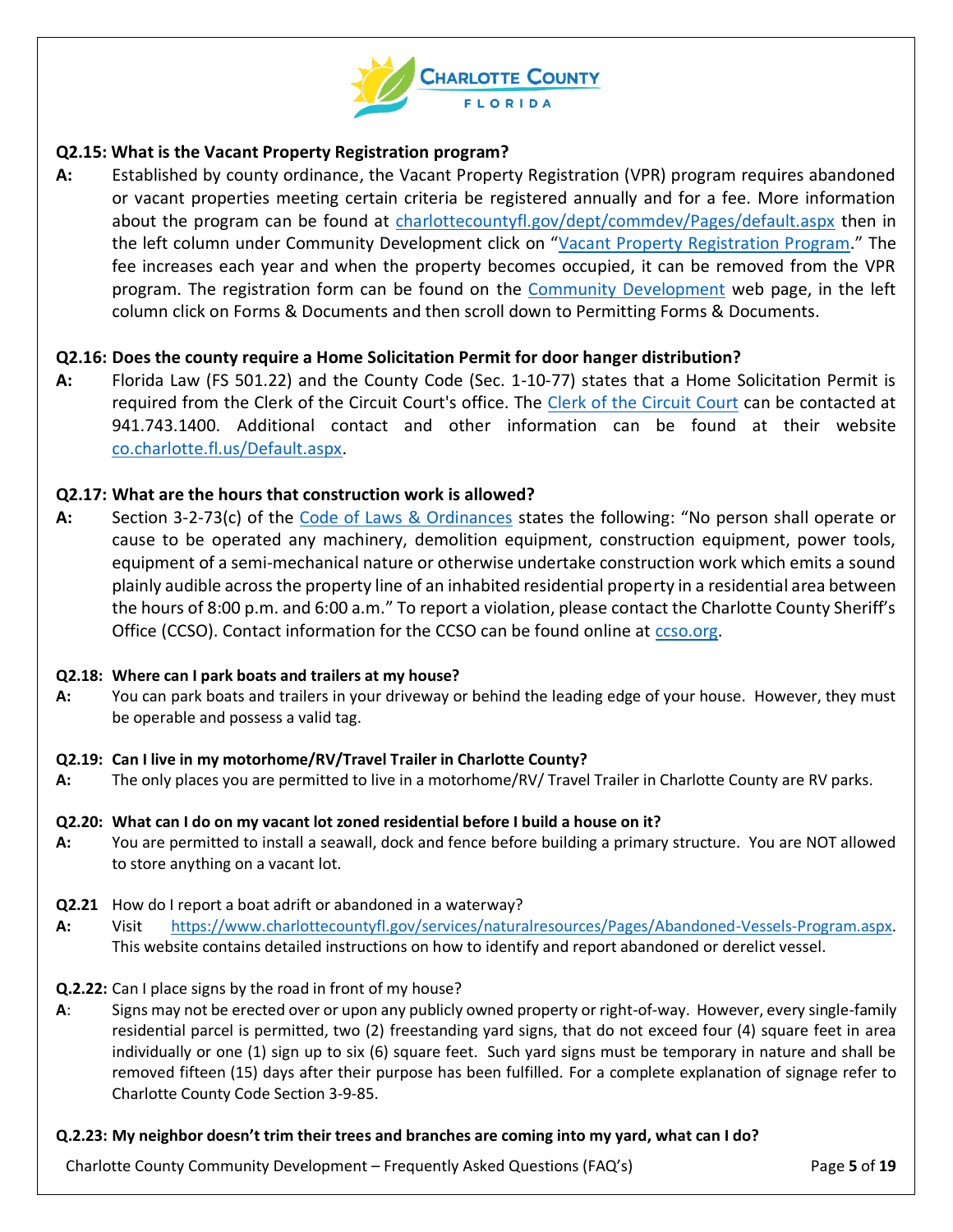

**A:** As a property owner, you have the right to trim any growth on your side of the property. However, Charlotte County does not have an ordinance regulating this. It is a civil issue between property owners.

#### **Q.2.24: I rent a house in Charlotte County and the landlord isn't making needed repairs, is this a code violation?**

**A.** There may be code violations but the first thing to do is review Chapter 83 of the Florida Statutes to find out your rights and responsibilities under Florida Law. You can also call 800.435.7352 or visit the website at [www.fdacs.gov/Consumer-Resources/Landlord-Tenant-Law-in-Florida.](http://www.fdacs.gov/Consumer-Resources/Landlord-Tenant-Law-in-Florida)

#### **Q.2.25: Is there a limit to the number of yard sales I can have at my house?**

**A.** Yes, garage or lawn sales conducted at private residences by the owners or occupants may not exceed three (3) days and be conducted no more frequently than twice a year.

#### <span id="page-5-0"></span>**Section 3 – Contractor Licensing.**

#### **Q3.1: How do I verify that a contractor is licensed?**

- **A:** There are four ways that a license can be verified as follows:
	- 1. *Search:* the online database of the Florida Department of Business and Professional Regulation (Florida DBPR) at [MyFloridaLicense.com.](http://www.myfloridalicense.com/)
	- 2. *Call:* Florida DBPR at 850.487.1395.
	- 3. *Search:* Community Development's Online Services database at [secureapps.charlottecountyfl.gov/CitizenAccess/.](https://secureapps.charlottecountyfl.gov/CitizenAccess/)
	- 4. *Call:* Community Development at 941.743.1201 between the hours of 7:30 am to 4:30 pm, Monday through Friday, except holidays.

#### **Q3.2: How do I obtain a contractor license?**

**A:** Please visit or download our Contractor License Guide brochure [charlottecountyfl.gov/services/buildingconstruction/Documents/Licensing-Brochure.pdf.](http://www.charlottecountyfl.gov/services/buildingconstruction/Documents/Licensing-Brochure.pdf)

### **Q3.3: What do I need to know about hiring a Contractor?**

- **A:** A Contractor must list their license numbers on all forms of advertisements, business cards, contracts, invoices and proposals. If a Contractor has their business name displayed on their vehicle, then they must also display their Contractor License Number on it. For more information read our "[Working with](https://www.charlottecountyfl.gov/services/buildingconstruction/Pages/Working-with-Contractors.aspx)  [Contractors Guide](https://www.charlottecountyfl.gov/services/buildingconstruction/Pages/Working-with-Contractors.aspx)." The guide can also be downloaded by visiting [CharlotteCountyFl.gov.](http://www.charlottecountyfl.gov/) In the left column below "Popular Links," click "Permitting & Licensing." Then in the left column below "Building Construction, click "Licensing." Then in the right column below "Related Links," click on "[Working with](https://www.charlottecountyfl.gov/services/buildingconstruction/Pages/Working-with-Contractors.aspx)  [Contractors Guide](https://www.charlottecountyfl.gov/services/buildingconstruction/Pages/Working-with-Contractors.aspx)."
- **Q3.4: Does a locally licensed contractor have to re-register if they don't renew or cancel their license (note: this does not apply to State certified licensed contractors as the fee does not apply to them due to a state law change)?**
- **A:** Locally licensed contractors may keep paying the \$50/year registration fee and remain inactive. If they want to renew, they can. However, if they cancel it and never keep up the registration payment, then when and if they return to renew their license, they must start all over again from the beginning to reregister with the county.

#### **Q3.5: Where do I obtain a Handyman's license?**

Charlotte County Community Development – Frequently Asked Questions (FAQ's) Page **6** of **19**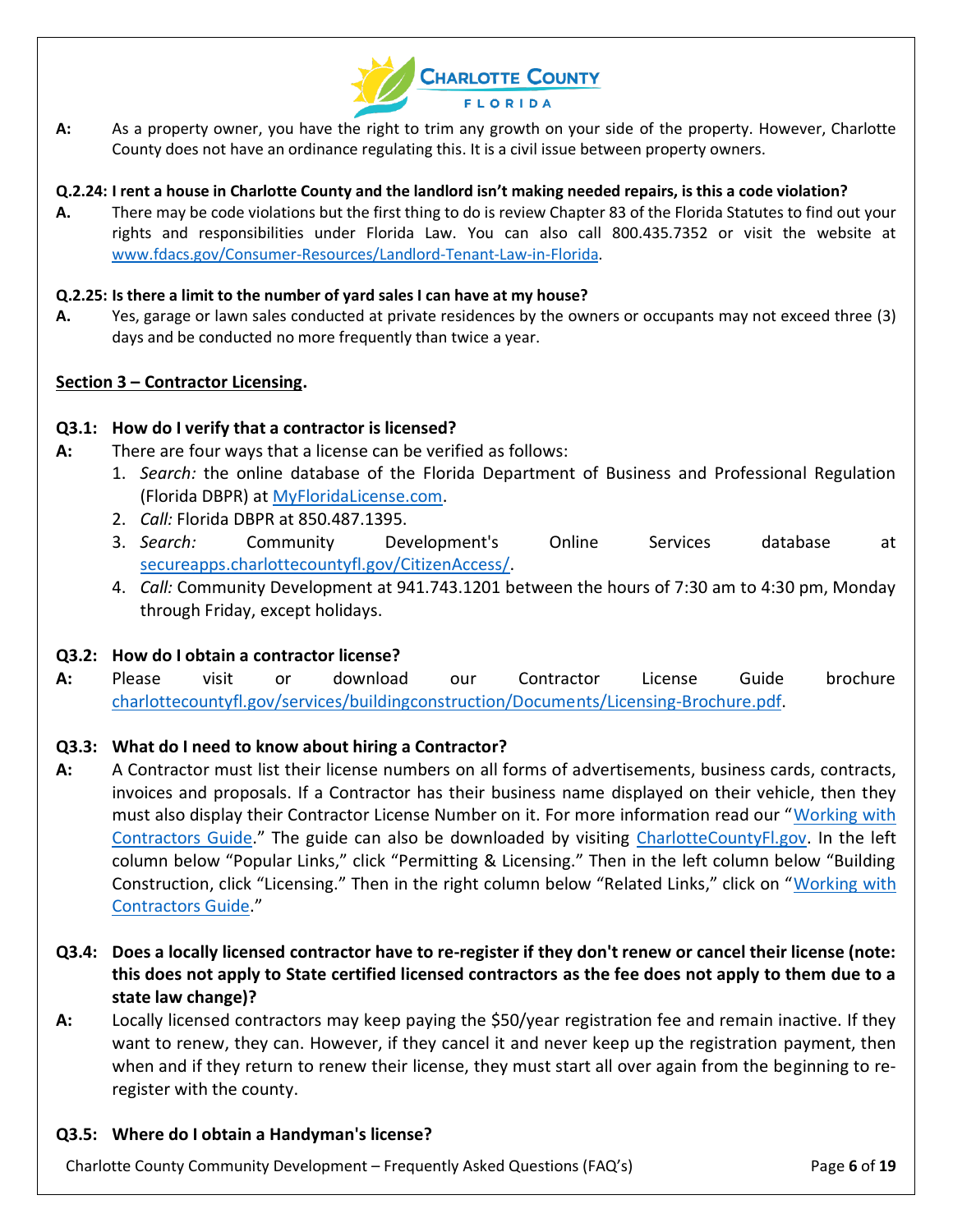

**A:** Charlotte County does not issue licenses for handymen. However, a Local Business Tax Receipt (previously known as an occupational license) is required to be obtained. This is issued at the Tax Collector's office. This office will require a signature on a form that explains what a Handyman can or cannot perform. The link to the form is [charlottecountyfl.gov/services/buildingconstruction/Documents/HandymanBTRForm.pdf.](https://www.charlottecountyfl.gov/services/buildingconstruction/Documents/HandymanBTRForm.pdf) The Tax Collector's office can be reached at 941.743.1350 and their website is [taxcollector.charlottecountyfl.gov.](http://taxcollector.charlottecountyfl.gov/) In addition, if the handyman lives in Charlotte County, a Minor Home Occupation must be applied for and approved. Please contact the Zoning Office at 941.764.4903 for the Minor Home Occupation process and information.

### **Q3.6: Where do I obtain a local business tax receipt (BTR)?**

**A:** A local business tax receipt (previously known as an occupational license) is obtained from the Tax Collector's office. The office can be reached at 941.743.1350 and the office's website is [taxcollector.charlottecountyfl.gov.](http://taxcollector.charlottecountyfl.gov/)

### **Q3.7: How do I file a complaint about my licensed contractor?**

**A:** To file a complaint about your licensed contractor, an owner needs to provide documentation such as a copy of the contract, proof of payment, and proof that the owner sent a letter to the contractor giving written notice of the nature of the complaint and giving the contractor an opportunity to resolve. The notice letter is required by Florida Statute FS 558.004 (a notice letter is not required if the contractor is unlicensed). If still not resolved after giving written notice, then visit [charlottecountyfl.gov/services/buildingconstruction/Pages/Unlicensed-Contractors.aspx](http://www.charlottecountyfl.gov/services/buildingconstruction/Pages/Unlicensed-Contractors.aspx) to download the Uniform Complaint Form. Complete the form and either deliver or mail it with the required documentation to: Licensing Manager, Building Construction Services Building, 18400 Murdock Circle, Port Charlotte, FL 33948. If there are any questions about the procedure or the documentation, please call 941.743.1201 to speak to a Customer Service Specialist. One may also contact the Licensing Manager, Erin Mullen-Travis, at 941.623.1007 or [Erin.Mullen-Travis@CharlotteCountyFL.gov.](mailto:Erin.Mullen-Travis@CharlotteCountyFL.gov)

### **Q3.8: How do I obtain a contractor license?**

**A:** Download our [Contractor License Brochure.](https://www.charlottecountyfl.gov/services/buildingconstruction/Documents/Licensing-Brochure.pdf) Go to [CharlotteCountyFL.gov.](http://www.charlottecountyfl.gov/) In the left column below "Popular Links," click on "Permitting & Licensing," Next, in the middle column scroll down to and click on the elongated "Contractor Licensing" button. Next, in the right column below "Related Links," click on "[Contractor Licensing Brochure](https://www.charlottecountyfl.gov/services/buildingconstruction/Documents/Licensing-Brochure.pdf)."

### <span id="page-6-0"></span>**Section 4 - Elevation Certificates.**

### **Q4.1: How do I find an Elevation Certificate for my** *developed* **lot or property?**

- **A:** There are several ways to find or look up Elevation Certificates as follows:
	- 1. *Call:* Community Development Department at 941.743.1201.
	- 2. *Email:* [BuildingConstruction@CharlotteCountyFL.gov.](mailto:BuildingConstruction@CharlotteCountyFL.gov)
	- 3. *Online* as follows:
		- a. Visit [CharlotteCountyFL.gov](http://www.charlottecountyfl.gov/) and click Permitting & Licensing under "Popular Links" in the left column.
		- b. Click Elevation Certificates under "Building Construction" in the left column.

Charlotte County Community Development – Frequently Asked Questions (FAQ's) Page **7** of **19**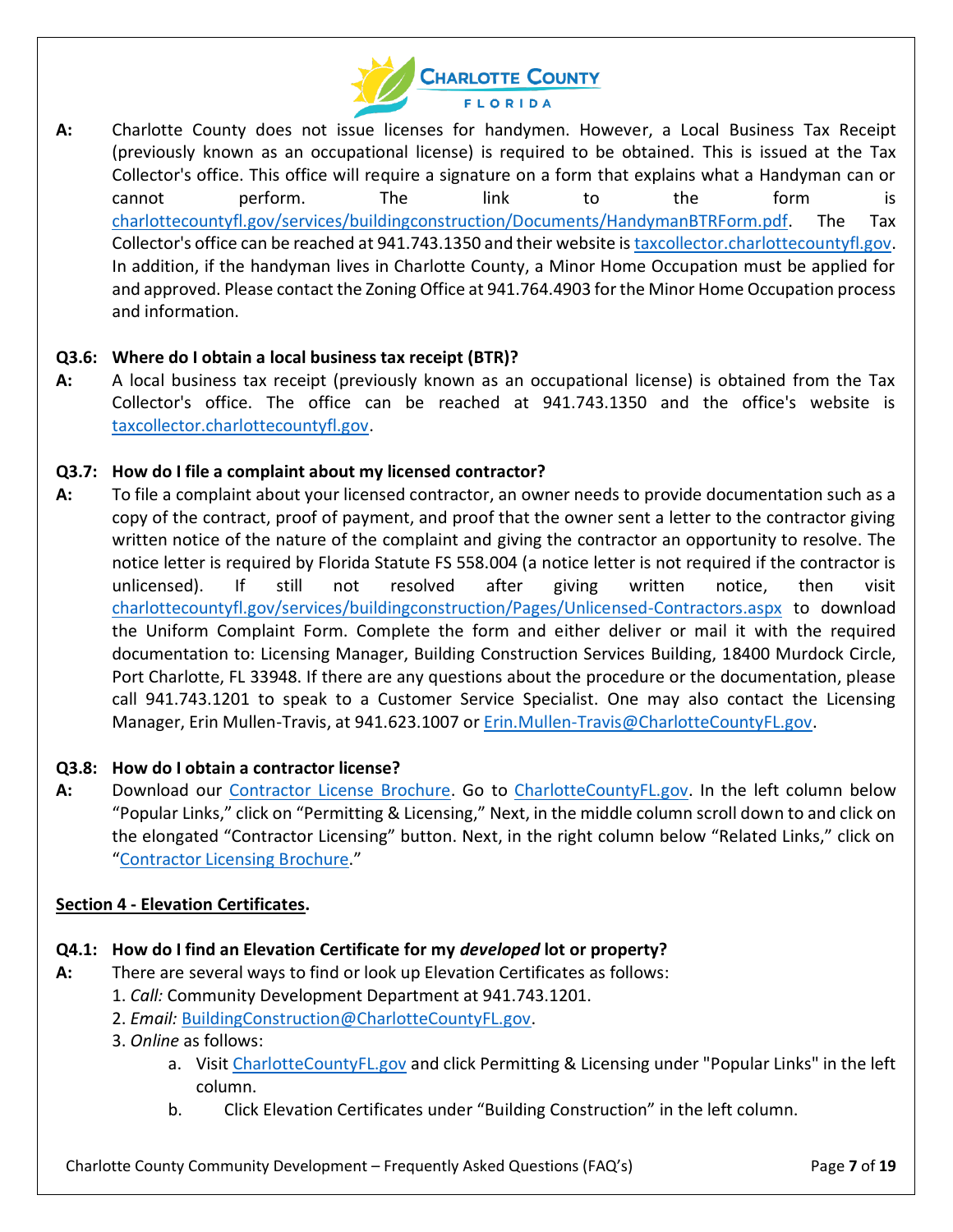

- c. Scroll down the middle column and click "Search for an Elevation Certificate by Address." The Charlotte County Interactive Map App Gallery will appear.
- d. Click the Floodplain Management App.
- e. Click the "Close" button to accept the Disclaimer Statement. You are now at the county's GIS System.
- f. Enter the street address in the search field in the upper left and click the search icon. A "Search result" window will appear with the address displayed.
- g. Click the "Zoom to" tool in the window.
- h. Move your curser/pointer out of the "Search result" window and scroll out slowly to see if the letter "E" in a blue circle pointing to the property appears. If an "E" points to the property, then an Elevation Certificate is on file.
- i. Click the "E" and an "Elevation Certificate" window will appear. Click on the blue underlined" Elevation Certificate link near the bottom of the window. Print or save a PDF copy of the certificate.

# **Q4.2: How do I find an elevation certificate on a** *vacant* **lot?**

**A:** Elevation certificates do not exist for, nor are they performed on, vacant lots. The certificates only apply to existing buildings.

### <span id="page-7-0"></span>**Section 5 – Impact Fees.**

# **Q5.1: How do I find information about impact fees?**

**A:** Information about [Impact Fees](http://www.charlottecountyfl.gov/services/planningzoning/Pages/Impact-Fees.aspx) can be found on the county's website [CharlotteCountyFl.gov.](http://www.charlottecountyfl.gov/) Below "Popular Links" in the left column, click on "Departments." Next, in the left column click on Community Development. Next, below "Community Development" click on "[Impact Fees](http://www.charlottecountyfl.gov/services/planningzoning/Pages/Impact-Fees.aspx)." Information can also be obtained by calling the Zoning Section at 941.743.1964.

# <span id="page-7-1"></span>**Section 6 – Inspections.**

# **Q6.1: How do I schedule an inspection?**

- **A:** There are three ways to schedule an inspection:
	- 1. *Call:* 941.743.1201 between the hours of 7:30 am and 4:30 pm, Monday through Friday (except holidays) and a customer service specialist can assist with scheduling.
	- 2. *Call:* 941.833.4086 for the Automated Inspection Request line and follow the instruction prompts. The line is available 24/7 but note that the cut-off time for next day inspection service is 11:59 pm.
	- 3. *Online:* (licensed contractors only). Inspections can be scheduled by using Online Services [secureapps.charlottecountyfl.gov/CitizenAccess/.](https://secureapps.charlottecountyfl.gov/CitizenAccess/) Note: the cut off time for next day inspection service is 11:59 pm.

# **Q6.2: How do I know what inspections are required?**

- **A:** There are two ways to determine required inspections as follows:
	- 1. The required inspections are listed on the Permit-Inspections Job Card provided to the permit holder at the time the permit was issued.
	- 2. The required inspections are also found at Online Services. Go to [CharlotteCountyFL.gov](http://www.charlottecountyfl.gov/) and in the left column of the page select "Online Permits, Licensing & Code Violations." On the next page that

Charlotte County Community Development – Frequently Asked Questions (FAQ's) Page **8** of **19**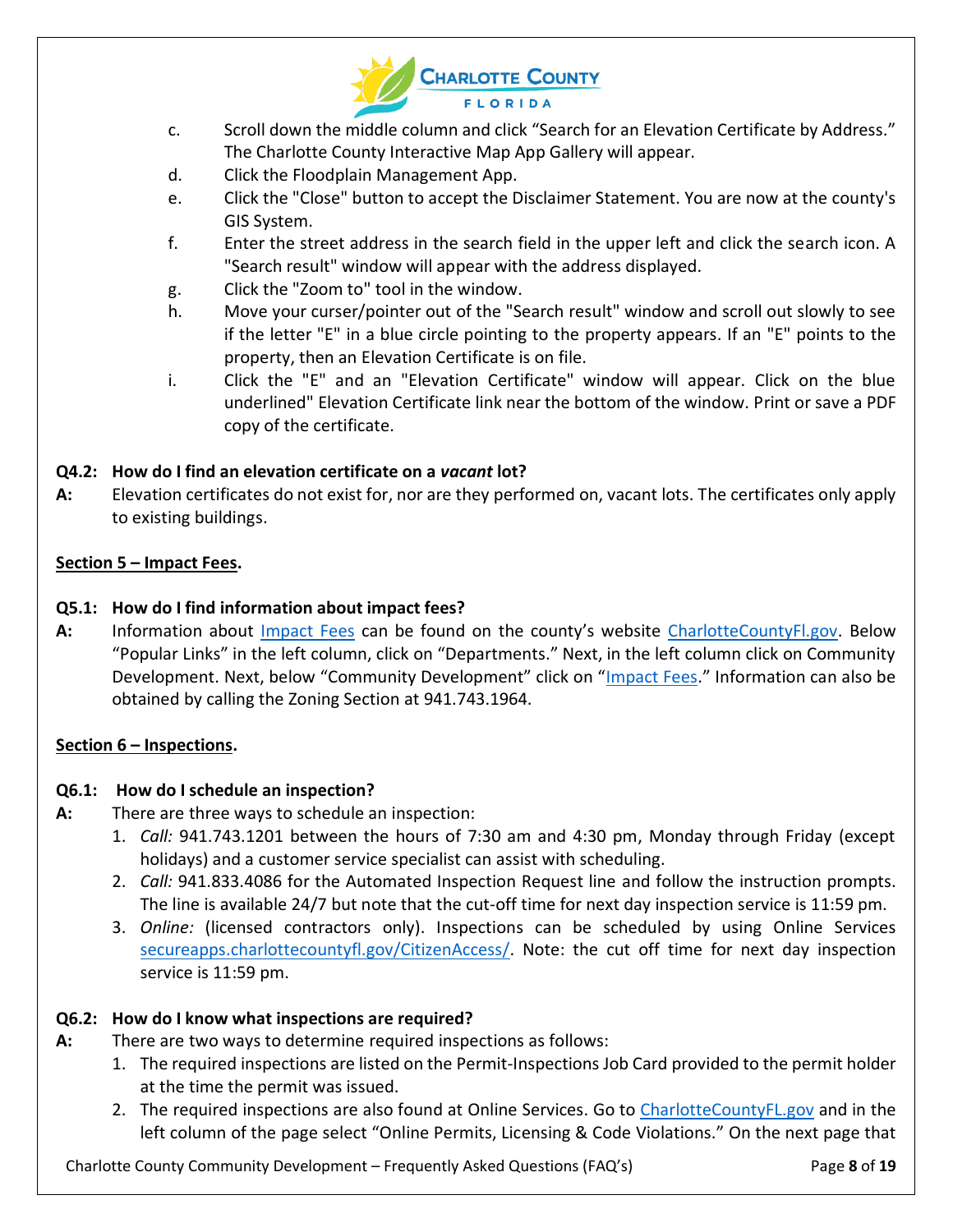

appears, scroll down on the middle column and select the "Online Services Portal" button. On the next page, click the elongated button at the bottom of the middle column. Scroll down to the "Building" heading and select "Search Permits." On the next page, enter the permit number and scroll down and click the "Search" button. Click the "Record Info" tab and click "Inspections" on the dropdown list. The required inspections will be listed under the "Upcoming" heading and each marked as pending. Inspections that have been completed will be listed under the "Completed" heading.

# **Q6.3: What is the cut-off time to schedule a next day inspection using the Automated Inspection Request System phone line?**

**A:** For next day inspection service, the cut-off time is 11:59 pm but the system is available 24/7.

# **Q6.4: What are the options for scheduling an inspection appointment or time window?**

- **A:** We provide our customers the ability to make special requests such as:
	- 1. An AM or PM only inspection (note: we make attempts to honor this request but is not a guarantee).
	- 2. Receive a phone call from the inspector  $\frac{1}{2}$  hour before arriving for the inspection.
	- 3. Visit Online Services [secureapps.charlottecountyfl.gov/CitizenAccess/](https://secureapps.charlottecountyfl.gov/CitizenAccess/) or call 941.743.1201, each after 7:30 am each business day. Customers can find out the name of the assigned inspector and the inspector's phone number. There is also an online "Phone & [Email Directory](https://www.charlottecountyfl.gov/services/buildingconstruction/Documents/Inspector-Contact-Information.pdf) of Inspectors" that is published at [charlottecountyfl.gov.](http://www.charlottecountyfl.gov/) Click "Permitting & Licensing" below Popular Links (left column) and then below "Building Construction" in the left column scroll to the [Phone & Email Directory of](https://www.charlottecountyfl.gov/services/buildingconstruction/Documents/Inspector-Contact-Information.pdf)  [Inspectors](https://www.charlottecountyfl.gov/services/buildingconstruction/Documents/Inspector-Contact-Information.pdf) link. We also have a "How To" guide about using Online Services to view the assigned inspector's name found at: [charlottecountyfl.gov/services/buildingconstruction/Documents/How-to-](http://www.charlottecountyfl.gov/services/buildingconstruction/Documents/How-to-Research-Permit-Inspection-Information-Online.pdf)[Research-Permit-Inspection-Information-Online.pdf.](http://www.charlottecountyfl.gov/services/buildingconstruction/Documents/How-to-Research-Permit-Inspection-Information-Online.pdf)
	- 4. The Inspections Manager, Tim Rodgers, can also be contacted in the morning before 7:30 am at 941.391.0208, or his assistant, Bob Hunek, at 941.391.0210 if needed.

### **Q6.5: How can I find out who is assigned to perform my inspection and how can I contact them?**

- **A:** There are several ways to do this after 7:30 am each business day as follows:
	- 1. *Call:* 941.743.1201.
	- 2. *Email:* [BuildingConstruction@CharlotteCountyFL.gov.](mailto:BuildingConstruction@CharlotteCountyFL.gov)
	- 3. *Online:* visit [CharlotteCountyFL.gov](http://www.charlottecountyfl.gov/) and then:
		- a. In the left column under "Popular Links", click "[Online Permits, Licensing & Code Violations.](https://secureapps.charlottecountyfl.gov/CitizenAccess/Default.aspx)"
		- b. In the middle column, at the bottom, click the elongated button "Online Services: Permits, Licenses & Code Violations."
		- c. Scroll down to the "What would you like to do today?" heading and under the "Building" heading click "Search Permits**."** This takes you to the **"**Search for Permits**"** page.
		- d. Permits can be searched by the following: Permit Number, Street Number & Street Name (i.e. Address), Contractor's Business Name, or Contractor License Number.
		- e. **Helpful Hint!** If searching by street address, only type the Street Number in the first Street Number field (with the word "From" in it). For the Street Name field, only type the first 3 or 4 letters of the street name.
		- f. Scroll down the left side of the page and near the bottom, click the green **"Search"** button.
		- g. If the search was made by Permit Number, information about that permit will be displayed. Click the **"Record Info"** tab (upper left of the page) which will display a drop-down list of options. To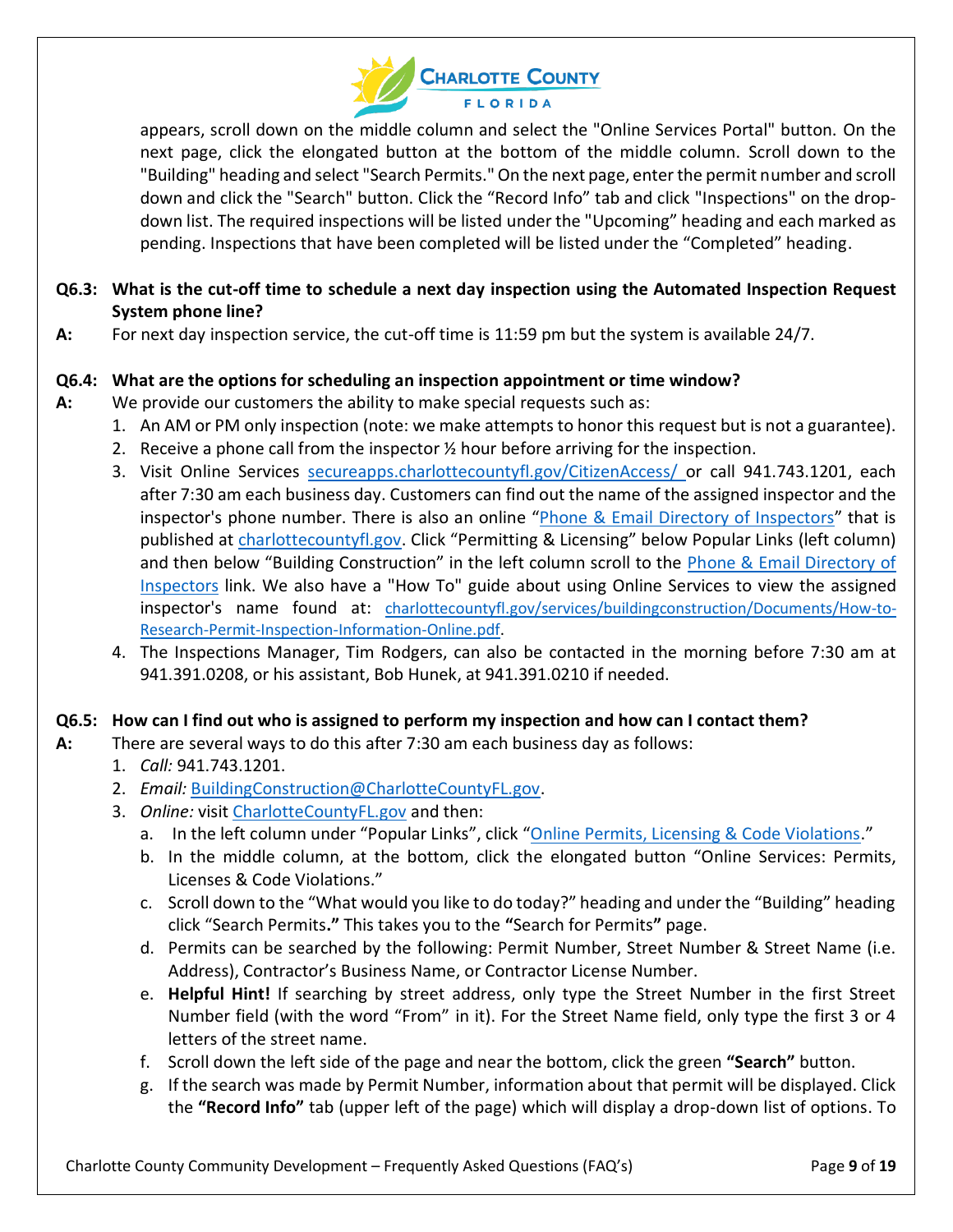

check if an inspection is scheduled as well as the inspector's name, click **"Inspections"** and review the **"Upcoming"** list. To check inspection results, review the "**Completed**" list.

h. An online [Phone & Email Directory](https://www.charlottecountyfl.gov/services/buildingconstruction/Documents/Inspector-Contact-Information.pdf) of Inspectors is published at [charlottecountyfl.gov](http://www.charlottecountyfl.gov/) then click "Permitting & Licensing" below "Popular Links" in the left column. Then below "Building Construction" in the left column scroll to the [Phone & Email Directory of Inspectors](https://www.charlottecountyfl.gov/services/buildingconstruction/Documents/Inspector-Contact-Information.pdf) link.

### **Q6.6: Do reinspection fees have to be paid before the next inspection can be scheduled?**

**A:** No, unless the inspection is a Final inspection. All reinspection fees must be paid before any of the Final inspections can be scheduled.

#### <span id="page-9-0"></span>**Section 7 – Permitting.**

### **Q7.1: Can I modify a shipping container to make it into a house or a shed?**

**A:** The Florida Building Code (FBC) allows the use of alternative materials, design and methods of construction if they meet the intent of the provisions of the code in quality, strength, durability and safety, from the foundation to the roof. A structure is permittable if engineering documents prepared by a Florida licensed engineer or architect with complete construction details are submitted with the permit application for review and approval. Please also refer to the Q&A in this section about the minimum home size that can be built in Charlotte County (Q7.3).

### **Q7.2: Are "Tiny Houses" allowed in Charlotte County?**

**A:** The Florida Building Code (FBC) allows the use of alternative materials, design and methods of construction if they meet the intent of the provisions of the code in quality, strength, durability and safety, from the foundation to the roof. If the home is on wheels, the wheels must be removed. If wheels are present, the structure is a mobile home and would only be allowed in a mobile home/RV park. A structure is permittable if engineering documents prepared by a Florida licensed engineer or architect with complete construction details are submitted with the permit application for review and approval. Please also refer to the Q&A in this section about the minimum home size that can be built in Charlotte County (Q7.3).

### **Q7.3: What is the minimum home size that can be built in Charlotte County?**

- **A:** Charlotte County does not have a minimum size requirement for one & two-family dwellings. However, the county does enforce the Florida Building Code (FBC) which has several minimum requirements. These requirements provide specifications for the internal floor area of dwellings and rooms as follows:
	- 1. Habitable rooms, except kitchens, must have a floor area of not less than 70 square feet. (FBC-Residential R304.1 Minimum area.).
	- 2. A habitable room is defined as all rooms used for living, dining, sleeping and cooking purposes (FBC-Residential R202 Definitions.).
	- 3. Bathrooms, closets, halls, and utility spaces are not considered habitable rooms (FBC-Residential R202 Definitions.).
	- 4. All residential units shall provide at least one bathroom, located with maximum possible privacy (FBC-Residential R320.1.1).
	- 5. Bathroom: A group of fixtures consisting of a water closet, lavatory and bathtub or shower (FBC-Residential R202 Definitions.).

Charlotte County Community Development – Frequently Asked Questions (FAQ's) Page **10** of **19**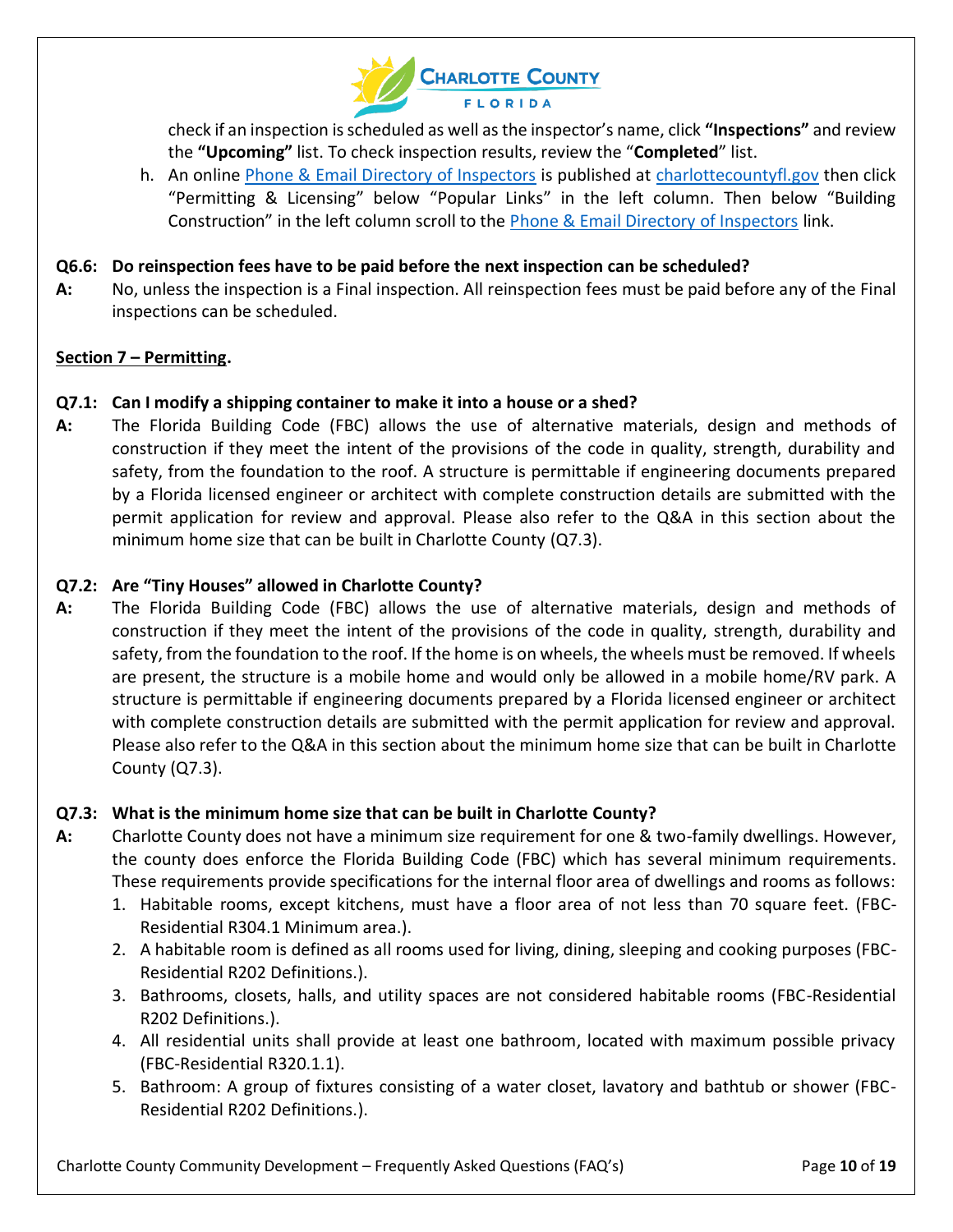

- 6. Each dwelling must have a minimum of one water closet, one lavatory, one bathtub, one kitchen sink and one automatic clothes washer connection (FBC-Building-Plumbing Table 2902.1.).
- 7. Habitable rooms, except kitchens, shall be not less than 7 feet in any horizontal dimension (FBC-Residential R304.2 Minimum dimensions.) and cannot have any one wall less than 7 feet in length (FBC-Residential R304.3 Minimum dimensions.).
- 8. Portions of a room with a sloping ceiling measuring less than 5 feet or a furred ceiling measuring less than 7 feet from the finished floor to the finished ceiling are not to be considered as contributing to the minimum required habitable area for that room. (FBC-Residential R304.3 Height effect on room area.).
- 9. There may be covenants or deed restrictions that have minimum size regulations. These would be privately enforced by the parties who are subject to them. It is suggested that a visit be made to the offices of the Clerk of Circuit Court, or contact a title lawyer, to investigate covenants or deed restrictions.
- 10. For more information about the building code, please call 941.743.1201 or email [BuildingConstruction@CharlotteCountyFL.gov.](mailto:BuildingConstruction@CharlotteCountyFL.gov)

# **Q7.4: Is a new home required to have a handicap accessible bathroom?**

A: The 2017 Florida Building Code, 6<sup>th</sup> Edition, Residential: R320.1.1 states: "All new single-family houses, duplexes, triplexes, condominiums and townhouses shall provide at least one bathroom, located with maximum possible privacy, where bathrooms are provided on habitable grade levels, with a door that has a 29-inch (737 mm) clear opening. However, if only a toilet room is provided at grade level, such toilet rooms shall have a clear opening of not less than 29 inches (737 mm)."

### **Q7.5: Are water or sewer services available for my property?**

| A: | <b>Please</b>                                            | contact | the | Utilities | Department | at | 941.764.4300 | or. |
|----|----------------------------------------------------------|---------|-----|-----------|------------|----|--------------|-----|
|    | Administrative.Assistants@CharlotteCountyFL.gov.         |         |     |           | Their      |    | website      | is  |
|    | charlottecountyfl.gov/dept/utilities/Pages/default.aspx. |         |     |           |            |    |              |     |

# **Q7.6: When does a permit expire?**

- **A:** A permit can expire in two (2) ways as follows:
	- 1. When an approved required inspection was not made within 180 calendar days from permit issuance; and/or,
	- 2. When an approved required inspection was not made within 180 calendar days from the last approved required inspection.
	- Note #1: At time of permit issuance, the initial expiration date is printed on the job card.
	- Note #2: The required inspections are printed on the job card and are shown online as "pending."
	- Note #3: An automated email reminder is sent to the permit holder 30 days before a permit will expire.
- **Q7.7: For a mobile or manufactured home, is a permit required for window, exterior door or like-for-like roof replacements?**
- **A:** No. A permit is not required for mobile or manufactured home repair or remodel such as the structure, roof system, walls, floor system, windows, exterior doors, etc. However, the use of materials and design must be equivalent to the original construction.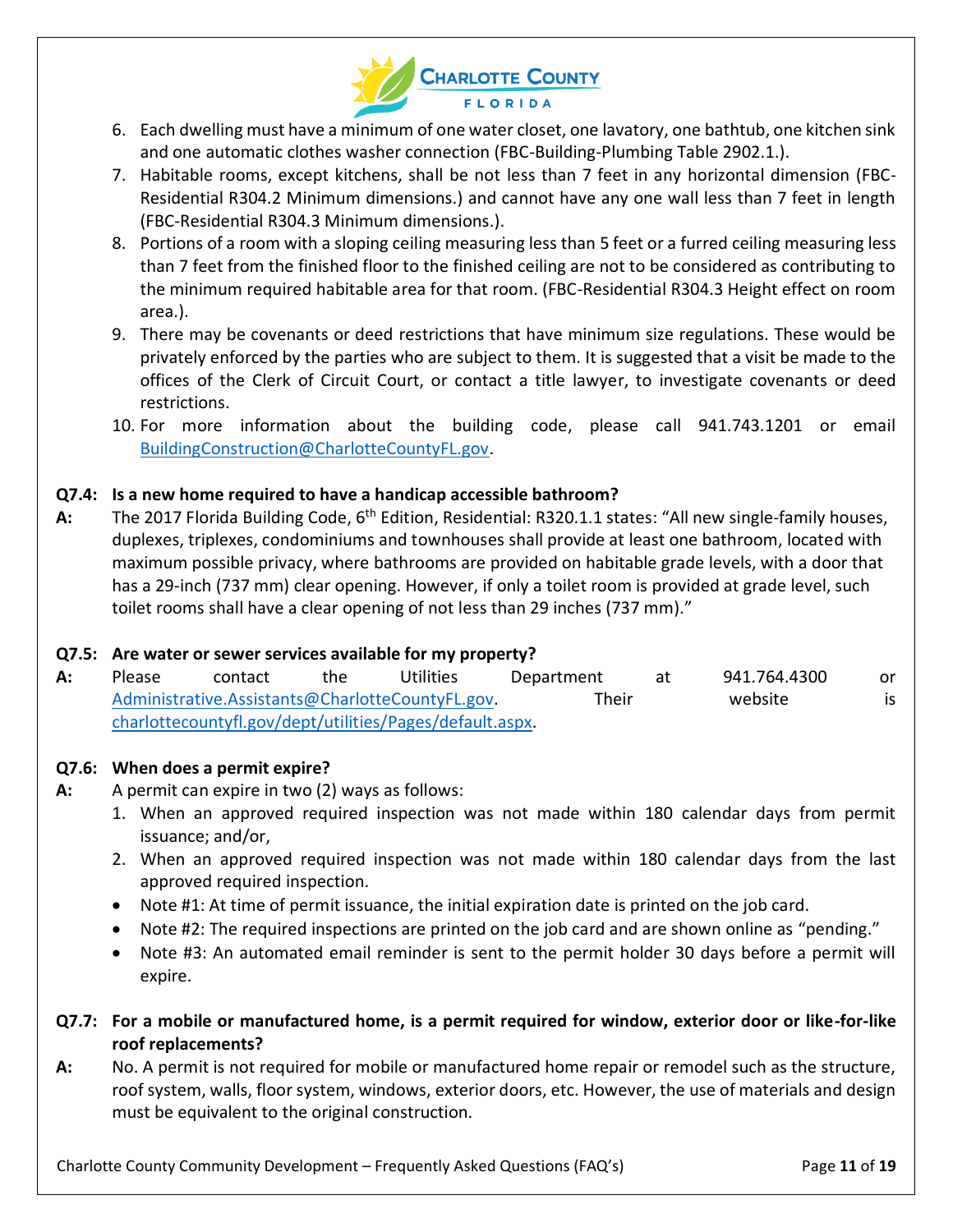

# **Q7.8: Is a permit required to replace a faucet, sink or toilet?**

**A:** No. A permit is not required.

# **Q7.9: Is a permit required for above ground swimming pools (24 inches or more in depth)?**

- **A:** Yes. A permit is required. The following is a list of documents to be submitted with a permit application package:
	- Site Plan of the parcel, drawn to scale, with dimensions showing the location of the pool and equipment, including the required weather proof, GFCI protected electrical receptacle.
	- The plan shall show the 48" Pool Access Barrier as required by Florida Building Code section R4501.17. Access Barriers might include the pool wall, fences, walls, decks, stairs, ladders, gates, doors, windows or other similar pool/spa access. Additionally, the required Pool Barrier system must be maintained and in place including times when the pool is unattended.
	- In addition to the required GFCI protected pool equipment receptacle. All other electrical receptacles located within 20 feet from the pool edge must be GFCI.
	- Overhead electrical lines 0-750 volts must be 22.5 feet minimum away from the water edge.

# **Q7.10: Do I need to have a bathtub in my home?**

**A:** No, not if a shower is provided. The answer is based upon the Florida Building Code-Residential, R306.1 Toilet Facilities, which states: "Every dwelling unit shall be provided with a water closet, lavatory, and a bathtub **or** shower."

## **Q7.11: What is the cost for a sign permit?**

**A:** A sign permit costs \$116. Exception: face changes only cost \$22.

# **Q7.12: What are the permit fees in Charlotte County?**

**A:** The [Fee Schedule Brochure](/services/buildingconstruction/Documents/Fee-Schedule-Brochure.pdf) for permits and associated services is found at [CharlotteCounty.gov.](http://www.charlottecounty.gov/) In the left column below "Popular Links", click the "Permitting & Licensing" link. Next, in the left column below "Building Construction", click on the "[Fee Schedule Brochure](/services/buildingconstruction/Documents/Fee-Schedule-Brochure.pdf)" link.

# **Q7.13: How can I pay reinspection, permit renewal or permit extension fees?**

- **A:** Fee payments may be made as follows:
	- 1. *In-Person:* payments may be made by cash, check, Mastercard or Visa credit/debit cards.
	- 2. *Phone 941.743.1201:* payments may be made by Mastercard or Visa credit/debit cards.
	- 3. *Online (licensed contractors):* go to [secureapps.charlottecountyfl.gov/CitizenAccess](https://secureapps.charlottecountyfl.gov/CitizenAccess). Contactor's must first enroll for an account to use this service.

# **Q7.14: When did permit workflow management software begin in Charlotte County?**

A: Permit workflow management software was first implemented in June 1989 with software called "CD-Plus." In September 2009, the county moved to "Accela" as its permitting management software which is still used today.

### **Q7.15: When must a plans change be submitted for approval?**

**A:** Work shall be installed in accordance with the approved construction documents. Any changes made during construction that are not in compliance with the approved construction documents shall be resubmitted for review and approval as an amended set of construction documents (FBC-Building 107.4).

Charlotte County Community Development – Frequently Asked Questions (FAQ's) Page **12** of **19**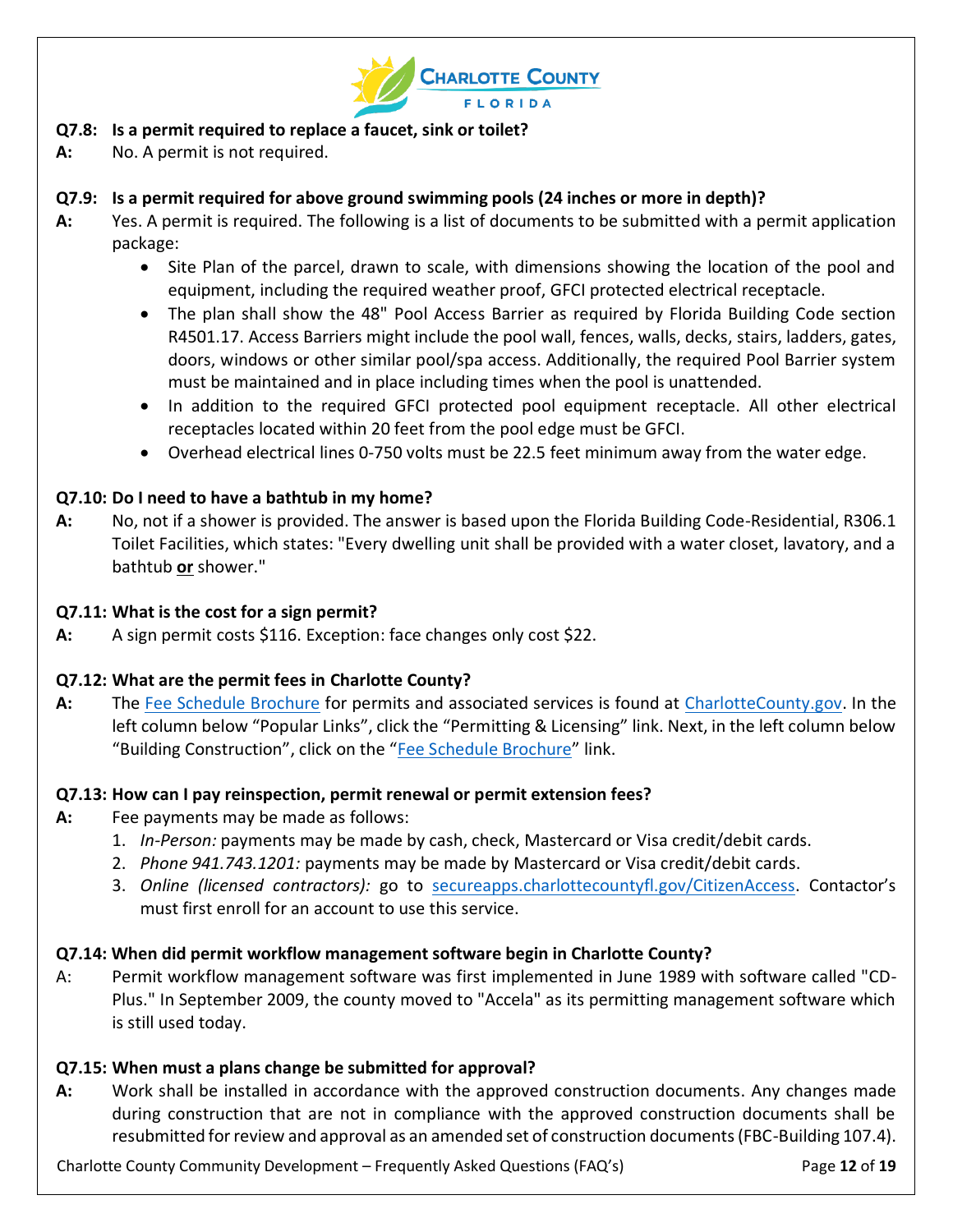

### **Q7.16: What is the fee for plan changes to approved plans?**

**A:** The fee for a commercial plans change is \$75 for each category: building, electrical, plumbing & mechanical. The fee for a residential plans change is \$50.

### **Q7.17 Is a drainage as-built survey required for a shed?**

**A:** If the shed is greater than 250 sq. ft., then a drainage as-built survey from a professional surveyor is required. In addition, if this size shed is in a flood zone, then an Elevation Certificate would be required also.

### **Q7.18 How do I determine if a property is in the City of Punta Gorda?**

**A:** Visit the Property Appraiser's website [ccappraiser.com](http://www.ccappraiser.com/) and click on the "Real Property Record Search" button. Searches can be performed by street address, parcel number or owner name. From the search results, look for the "Taxing District" field. If tax districts 149 through 156 are displayed, the property is in the city limits.

#### **Q7.19 Is a permit required to install or construct a pergola?**

**A:** A permit is not required if the pergola is a single free standing (not attached to any other structure) pergola having maximum dimensions of 12 feet x 12 feet with no footings required, with no roofing or sheathing, with no electric nor plumbing and which also complies with the Zoning Ordinance. Please contact the Zoning office at 941.743.1964 or [PlanningZoning@CharlotteCountyFL.gov.](mailto:PlanningZoning@CharlotteCountyFL.gov)

#### **Q7-20: How do I obtain a road or street closing permit for a block party or event?**

**A:** An application package for a Temporary Use Permit (TUP) must be completed with all required attachments and information. The application package is found by visiting [CharlotteCountyFL.gov](http://www.charlottecountyfl.gov/) and in the left column click on "Permitting and Licensing" and then in the left column click on "Forms & Documents." Next, scroll down the page to the "Zoning Forms & Documents." Click this link: [charlottecountyfl.gov/services/buildingconstruction/Documents/AppTempUsePermit.pdf](http://www.charlottecountyfl.gov/services/buildingconstruction/Documents/AppTempUsePermit.pdf) for the TUP application package as well. The review process begins with the submittal of the TUP application package to the Zoning Section of Community Development located at 18400 Murdock Circle, Port Charlotte. For more information, please contact the Zoning Section at 941.743.1964 or [PlanningZoning@CharlotteCountyFL.gov.](mailto:PlanningZoning@CharlotteCountyFL.gov) Please also contact Public Works at 941.575.3600 for information about road or street closing authorization.

#### **Q7-21: Where on your website can forms be found?**

**A:** Forms for permitting, licensing, zoning and planning are found at [CharlotteCountyFL.gov](http://www.charlottecountyfl.gov/) and below "Popular Links" in the left column click Permitting & Licensing and then in the left column click "Forms & Documents."

#### **Q7-22: How can I check the status of a permit application or search for permits by address?**

- **A:** Please follow these instructions:
	- 1. Visit [CharlotteCountyFL.gov.](http://www.charlottecountyfl.gov/)
	- 2. In the left column under "Popular Links", click "Online Permits, Licensing & Code Violations."
	- 3. In the middle column, at the bottom, click the elongated button "Online Services: Permits, Licenses & Code Violations."

Charlotte County Community Development – Frequently Asked Questions (FAQ's) Page **13** of **19**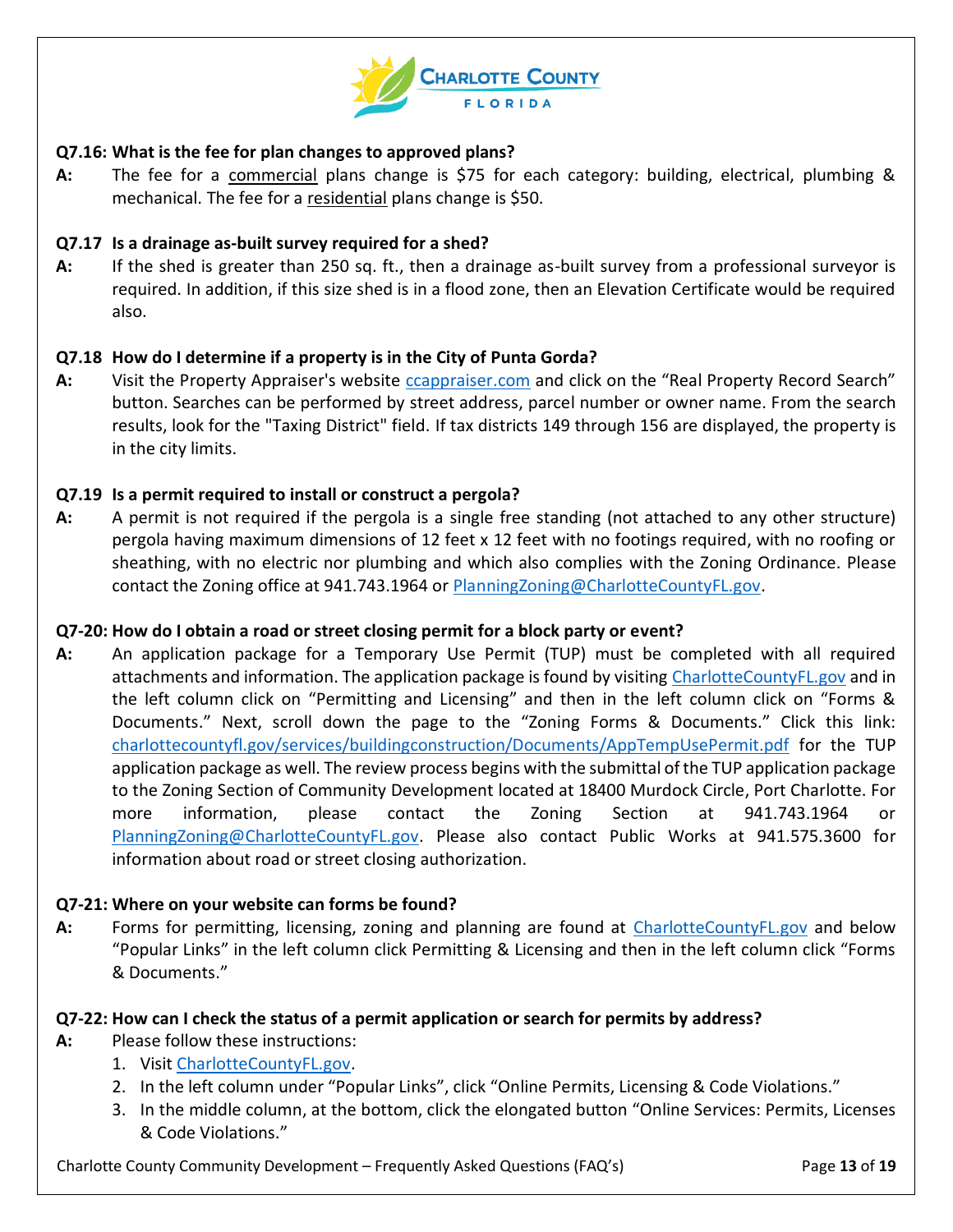

- 4. Scroll down to the "What would you like to do today?" heading and under the "Building" heading click "Search Permits." This takes you to the "Search for Permits" page.
- 5. Permits can be searched by the following: Permit Number, Street Number & Street Name (i.e. Address), Contractor's Business Name, or Contractor License Number.
- 6. Helpful Hint! If searching by street address, only type the Street Number in the first Street Number field (with the word "From" in it). For the Street Name field, only type the first 3 or 4 letters of the street name.
- 7. Scroll down the left side of the page and near the bottom, click the green "Search" button.
- 8. If the search was made by Permit Number, information about that permit will be displayed. Click the "Record Info" tab (upper left of the page) which will display a drop-down list of options such as:
	- a. To view or track plan review status, click "Review Status."
	- b. To view attachments or documents, click "Attachments."
	- c. To view or track inspections, click "Inspections."
	- d. To check if an inspection is scheduled as well as the inspector's name, click "Inspections" and review the "Upcoming" list. To check inspection results, review the "Completed" list.
- 9. To view Plan Review Comments, scroll down the page & click the teal colored button on the left labeled "View Review Status/Comments."
- 10. If the search was made by other search options, e.g. by "Address", a downloadable (Excel spreadsheet) list of all permits at that address will be displayed. From the "Permit Number" column, click any permit number (teal colored) for information about that permit.

# **Q7.23: How do I found out if a permit is or is not required?**

**A:** Please visit our website at [www.CharlotteCountyFL.gov](http://www.charlottecountyfl.gov/). Then in the left column below "Popular Links," click on "Permitting & Licensing". Next, in the left column below "Building Constriction," click on "[What](https://www.charlottecountyfl.gov/services/buildingconstruction/Pages/Who-What-Requires-a-Permit.aspx)  [Does or Does Not Require a Permit](https://www.charlottecountyfl.gov/services/buildingconstruction/Pages/Who-What-Requires-a-Permit.aspx)."

# **Q7.24: Do Engineer Letters need to be signed and sealed?**

A: Yes. They must have either wet original signatures and seal, or digitally signed and sealed authenticated by a third-party certification authority. Some of the certification providers are Cosign, Identrust, Docusign, Entrust, Globalsign and Verisign or another provider approved by the Florida Engineer's Board (see Florida Regulations 61G15-23.004). Digitally signed and sealed documents may be submitted by either email or uploading to the online permit application.

# **Q7.25: Are digitally signed and sealed documents accepted by Charlotte County?**

**A:** Yes. We follow Florida Statutes and the Engineer's Board rules. That means that we accept digitally signed and sealed documents for all projects, both residential and commercial. Documents issued by an engineer or architect must be submitted electronically and they must have a digital signature and seal verified by a third-party authority. Some of the certification providers are Cosign, Identrust, Docusign, Entrust, Globalsign and Verisign or another provider approved by the Florida Engineer's Board (see Florida Regulations 61G15-23.004).

# **Q7.26: Do surveyors need to have a third-party authority verifying digital signatures and seal?**

**A:** No. Per Florida Statutes, surveyors can self-certify their signature and seal.

**Q7.27:** Can I purchase and set as used manufactured home in Charlotte County?

Charlotte County Community Development – Frequently Asked Questions (FAQ's) Page **14** of **19**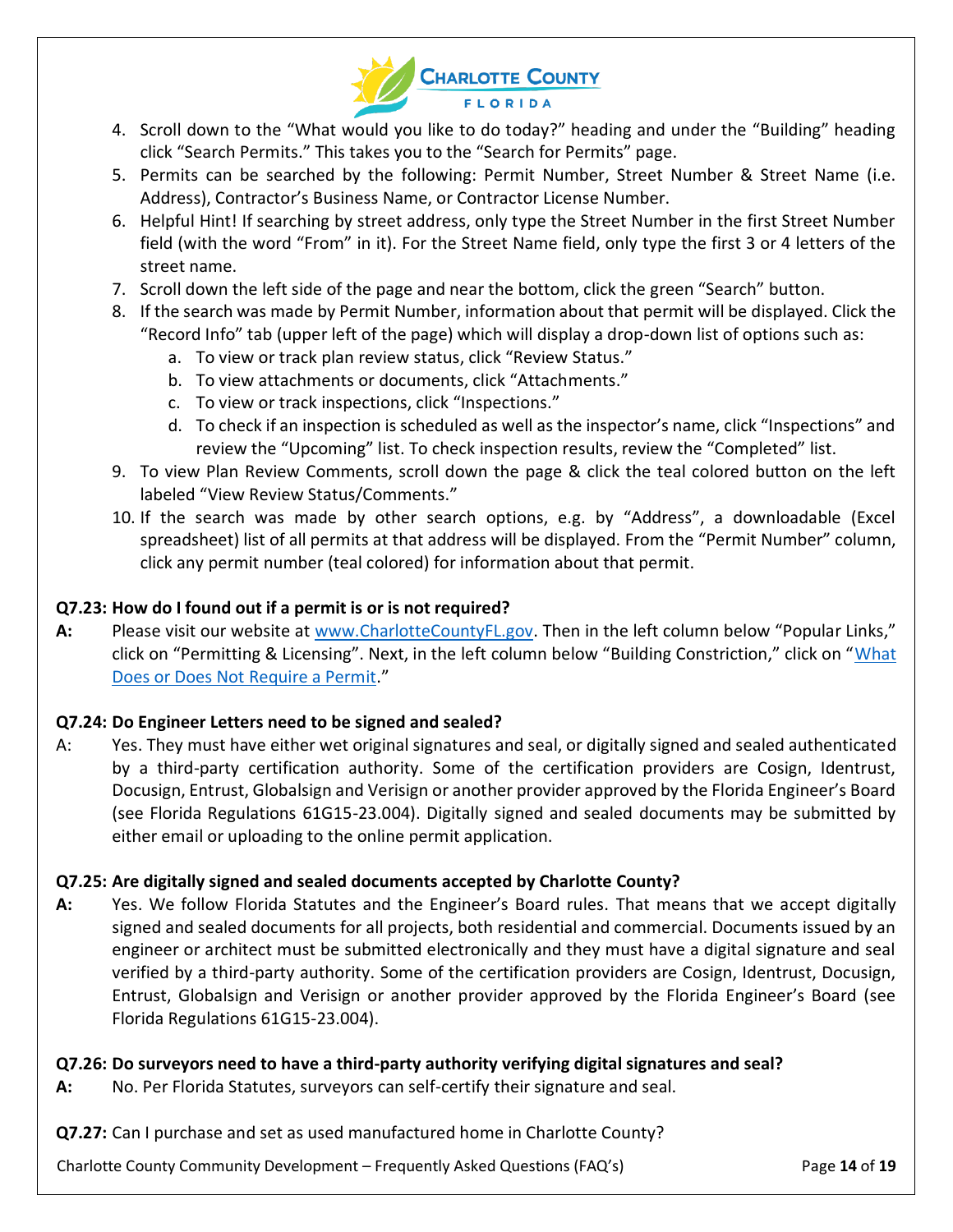

**A:** Maybe. First, verify with Zoning that it is permissible on the lot/parcel where the home is to be placed. Second, carefully review the following page of the Residential Mobile Home Permit Application: *Mobile Home & Recreation Vehicle Permit Application Information.* Along with the other requirements shown, pay attention to items #5 & #7: **5. Submit a copy of the state registration or title for the used mobile home. 7. Provide proof that the Mobile Home or RV is designed for Zone III Wind Loads.**

# **Q7.28:** What is needed for Solar PV System permits?

**A:** Please click this link for required documents:

[www.charlottecountyfl.gov/services/buildingconstruction/Pages/PermitType.aspx?PermitType=Residential%2](http://www.charlottecountyfl.gov/services/buildingconstruction/Pages/PermitType.aspx?PermitType=Residential%20Solar%20Photovoltaic) [0Solar%20Photovoltaic.](http://www.charlottecountyfl.gov/services/buildingconstruction/Pages/PermitType.aspx?PermitType=Residential%20Solar%20Photovoltaic) Please note that according to Florida S.S..377.705(4)(d), "All solar energy systems manufactured or sold in the state must meet the standards established by the center and shall display accepted results of approved performance tests in a manner prescribed by the center, unless otherwise certified by an engineer licensed pursuant to chapter 471 using the standards contained in the most recent version of the Florida Building Code." Therefore, FSEC certification of PV system and components or engineered signed and sealed plans are required.

# **Q7.29: Can an electrical contractor submit plans for review for his own work or do the electrical plans need to be signed by an engineer?**

- **A:** According to Florida S.S. 471.003 (Engineering) Qualifications for practice, Exemptions: 2(h) Any electrical, plumbing, air-conditioning, or mechanical contractor whose practice includes the design and fabrication of electrical, plumbing, air-conditioning, or mechanical systems, respectively, which she or he installs by virtue of a license issued under chapter 489, under former part I of chapter 553, Florida Statutes 2001, or under any special act or ordinance when working on any construction project which:
	- 1. Requires an electrical or plumbing or air-conditioning and refrigeration system with a value of \$125,000 or less; and,
	- 2.a. Requires an aggregate service capacity of 600 amperes (240 volts) or less on a residential electrical system or 800 amperes (240 volts) or less on a commercial or industrial electrical system. If the project/design meets the above requirements, the electrical contractor my do his own design. The plans must contain his/her signature and license number.
- **Q7.30: Do I need to submit the manufacturer's installation instructions with the permit application for all of the products that require a Florida Product Approval/NOA number?**
- **A:** While the installation instructions are required to be on site for inspections, a complete list only of current Florida Product Approval/NOA numbers is required. Please note: the Florida Product Approval numbers must include any digit(s) after the decimal point.

# <span id="page-14-0"></span>**Section 8 – Planning.**

### **Q8.1: What is the Comprehensive Plan?**

**A:** The County's Comprehensive Plan, "Smart Charlotte 2050," was adopted by the Board of County Commissioners on July 20, 2010. It covers a vast range of topics from sustainability to creating walkable communities to enhancing our waterfronts. In 1985, the State of Florida began requiring each of its 67 counties to adopt a Comprehensive Plan. The County's Comprehensive Plan can be viewed at [CharlotteCountyFL.gov](http://www.charlottecountyfl.gov/). Then in the left column below "Popular Links" click the "Departments" link. Then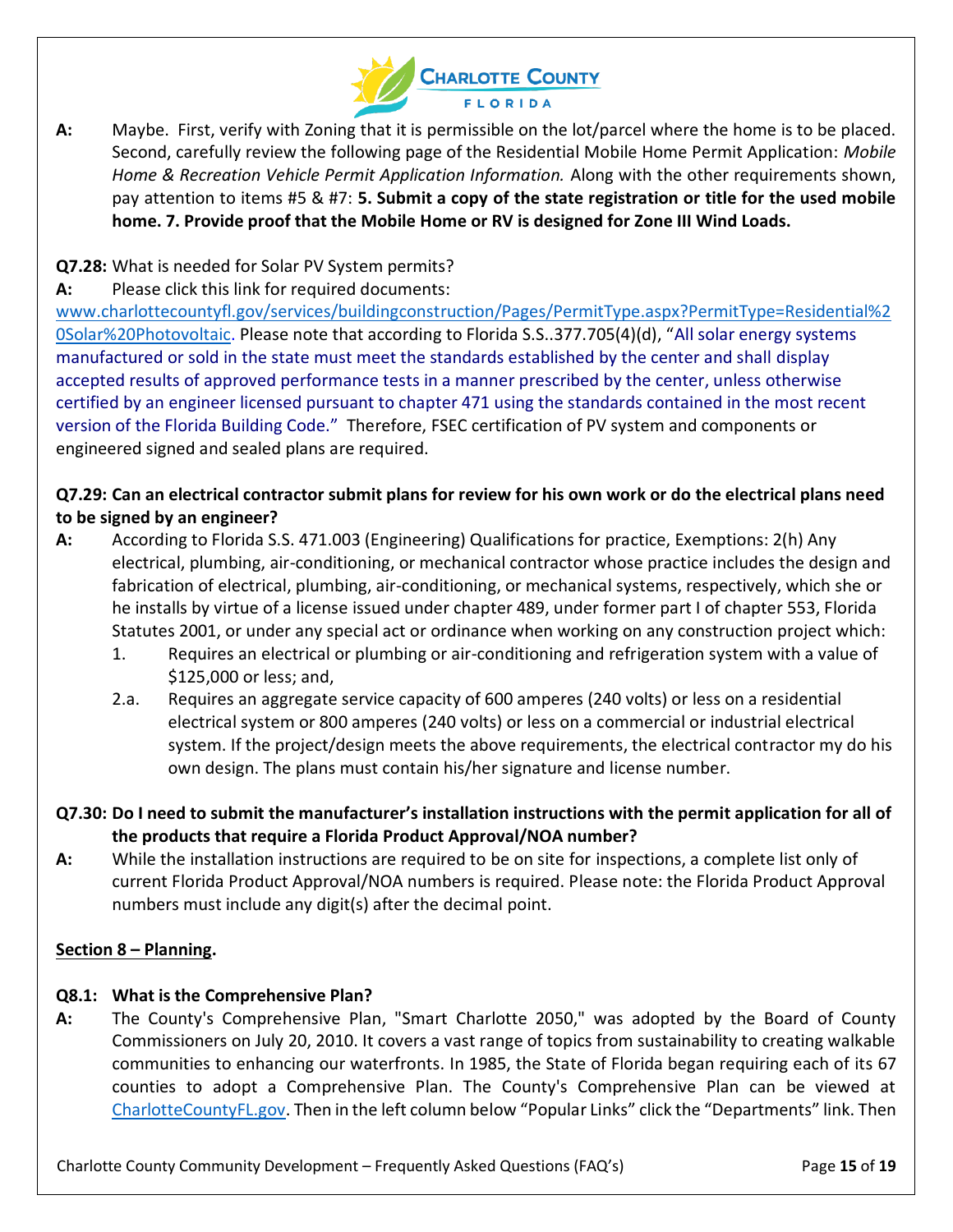

in the left column below "Departments" click the "Community Development" link. Then below "Community Development" click on the "[Comprehensive Planning](http://www.charlottecountyfl.gov/services/planningzoning/Pages/Comprehensive-Planning.aspx)" link.

### **Q8.2: How do I find out about new development in Charlotte County?**

- **A:** Please visit our Interactive Map Gallery page. Go to [CharlotteCountyFL.gov](http://www.charlottecountyfl.gov/) and in the left column under "Popular Links," click on "Departments." Next, in the left column below "Departments click on "Community Development." Next, in the middle column, click on "Special Projects Division." Then in the middle column, click on the elongated button named "[Interactive Map Gallery](http://www.charlottecountyfl.gov/services/landinformation/Pages/Interactive-Map-Gallery.aspx)." Lastly, look for and click on the "New Development" app button.
- **Q8.3: What is the purpose of the Charlotte County-Punta Gorda Metropolitan Planning Organization (MPO)?**
- A: The function of the MPO is to translate local priorities in Charlotte County to state and federal transportation project funding. You can read the plan and view upcoming meetings at the Metropolitan Planning Organization's website [ccmpo.com/wp/.](https://ccmpo.com/wp/)

### <span id="page-15-0"></span>**Section 9 – Septic Tanks.**

### **Q9.1: Where do I obtain a septic tank permit?**

**A:** Septic tank permits are issued by the Florida Department of Health in Charlotte County, a State of Florida agency. They can be contacted at 941.624.7200 extension 7387, [Charlotte.EH@FLhealth.gov](mailto:Charlotte.EH@FLhealth.gov) or by visiting their offices at 1100 Loveland Boulevard in Port Charlotte. Their website is [charlotte.floridahealth.gov/programs-and-services/environmental-health/onsite-sewage](http://charlotte.floridahealth.gov/programs-and-services/environmental-health/onsite-sewage-disposal/index.html)[disposal/index.html.](http://charlotte.floridahealth.gov/programs-and-services/environmental-health/onsite-sewage-disposal/index.html)

### **Q9.2: Who do I call for a new septic tank inspection?**

**A:** Septic tank inspections are performed by staff of the Florida Department of Health in Charlotte County, a State of Florida agency. They can be contacted at 941.624.7200 extension 7387, [Charlotte.EH@FLhealth.gov,](mailto:Charlotte.EH@FLhealth.gov) or by visiting their offices at 1100 Loveland Boulevard in Port Charlotte. Their website is [charlotte.floridahealth.gov/programs-and-services/environmental-health/onsite](http://charlotte.floridahealth.gov/programs-and-services/environmental-health/onsite-sewage-disposal/index.html)[sewage-disposal/index.html.](http://charlotte.floridahealth.gov/programs-and-services/environmental-health/onsite-sewage-disposal/index.html)

### **Q9.3: Who is affected by the inspection and pump out of septic tanks requirement in the county code?**

**A:** Section 3-8-256(g)(1)(2) of the county [Code of Laws and Ordinances](https://library.municode.com/fl/charlotte_county/codes/code_of_ordinances) requires the pump/clean out of septic tanks at least once every 5 years. This is required to be performed by a state licensed septic tank contractor or plumber certified to pump out septic tanks. They must inspect it for damage, make repairs as necessary and pay a fee of \$115 to the Florida Department of Health in Charlotte County. The Health Department can be contacted at 941.624.7200 extension 7387 or [CharlotteEH@FLhealth.gov.](mailto:CharlotteEH@FLhealth.gov)

### <span id="page-15-1"></span>**Section 10 – Tree & Landscape.**

### **Q10.1: Is a tree permit required to be obtained to trim trees on my property?**

**A:** No. A tree permit is not required to be obtained to trim trees on your property. All tree pruning shall be conducted according to the most recent edition of the [National Arborist Association Pruning Standards](https://www.bbtreenh.com/uploads/3/9/6/3/39636735/pruning-standards.pdf) [for Shade Trees.](https://www.bbtreenh.com/uploads/3/9/6/3/39636735/pruning-standards.pdf) Severe pruning, such as tree "topping," "hatracking," and "lollipopping" is prohibited.

Charlotte County Community Development – Frequently Asked Questions (FAQ's) Page **16** of **19**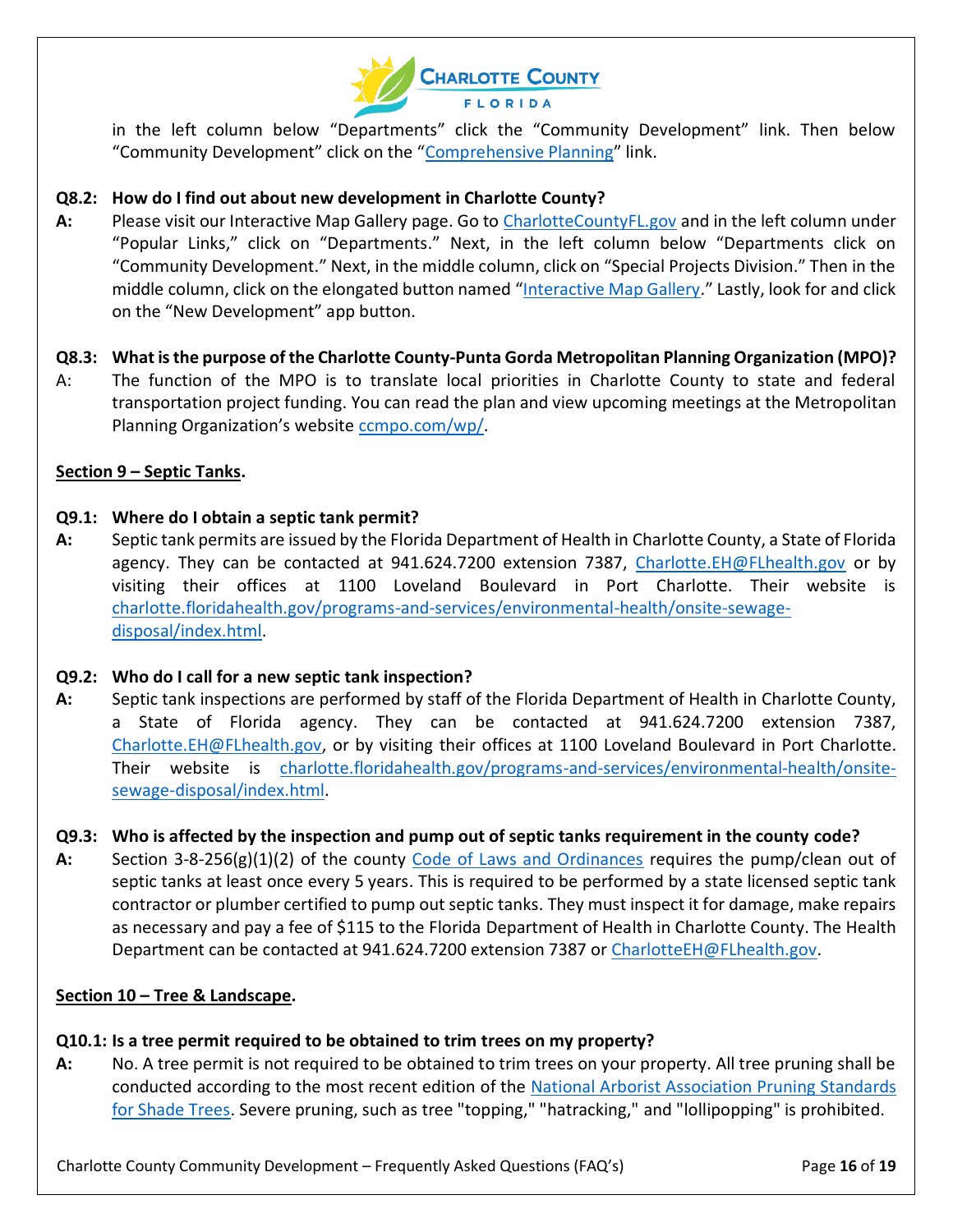

# **Q10.2: Is a Tree Permit required for removal of a Starfruit or a Norfolk Pine tree?**

**A:** Trees such as those mentioned do not require a permit to remove. Only trees that are listed on the Approved Tree List, Exhibit 8, codified in [Section 3-9-100.3](https://library.municode.com/fl/charlotte_county/codes/code_of_ordinances?nodeId=PTIIILADEGRMA_CH3-9ZO_ARTIVSIDESTRE_S3-9-100.3TRRE) of the [Code of Laws & Ordinances](https://library.municode.com/fl/charlotte_county/codes/code_of_ordinances) require a permit for removal.

### **Q10.3: Who can I ask questions about Tree Points or Tree Buyout?**

**A:** Please contact Gloria Walberg at 941.743.1207 or [Gloria.Walberg@CharlotteCountyFL.gov.](mailto:Gloria.Walberg@CharlotteCountyFL.gov) However, if there are questions about the [Tree Buyout Form](https://www.charlottecountyfl.gov/services/planningzoning/Documents/TreePointBuyOutForm.pdf) and the submittal process, please contact Zoning Section staff at 941.743.1964 or [PlanningZoning@CharlotteCountyFL.gov.](mailto:PlanningZoning@CharlotteCountyFL.gov)

### **Q10.4: What is a "tree point"?**

**A:** One tree point is equivalent to a native tree with a 2-inch caliper measurement. The caliper is the diameter of the tree, measured at 12 inches above the existing grade. As the caliper of the tree increases, the point value also increases. For more information, see Exhibit 5: Tree Points, in Section 3-9-100.3 Tree Requirements of the Code [of Laws and Ordinances.](https://library.municode.com/fl/charlotte_county/codes/code_of_ordinances)

#### **Q10.5: When is a landscape plan required?**

- **A:** A landscape plan is required:
	- 1. For all new commercial and multifamily (three or more dwelling units) development.
	- 2. For existing commercial and multifamily properties undergoing redevelopment or expansion:
		- a. When the square footage of the addition(s) exceeds 50 percent of the square footage of the existing improvement(s); or,
		- b. When the estimated cost of the addition(s) or improvement(s) exceeds 50 percent of the appraised value of the existing improvement(s).
	- 3. Whenever existing parking areas are scarified, or new parking areas are to be constructed.

Note: see Section 3-9-100: Buffers, Landscaping and Tree Requirements of the [Code or Laws and](https://library.municode.com/fl/charlotte_county/codes/code_of_ordinances)  [Ordinances](https://library.municode.com/fl/charlotte_county/codes/code_of_ordinances) for more information about exemptions and requirements

#### <span id="page-16-0"></span>**Section 11 – Zoning.**

#### **Q11.1: Can someone live on a vacant lot while they build their home?**

**A:** No. The Zoning Ordinance does not allow occupancy in a temporary structure or vehicle (e.g. RV, shipping or storage container, tent, etc.) until the primary structure (home) is completed and issued a Certificate of Occupancy.

#### **Q11.2: Are chickens allowed in residential areas of the county?**

**A:** No. However, they are allowed on agriculturally zoned property.

#### **Q11.3: Where do I go to "kill and combine" property?**

**A:** This is handled at the Property Appraiser's office. Their office is in the five-story Administration Center Building at 18500 Murdock Circle, Port Charlotte, FL 33948. Their website is [ccappraiser.com.](http://www.ccappraiser.com/default.aspx)

#### **Q11.4: Are medical marijuana dispensaries allowed in Charlotte County?**

Charlotte County Community Development – Frequently Asked Questions (FAQ's) Page **17** of **19**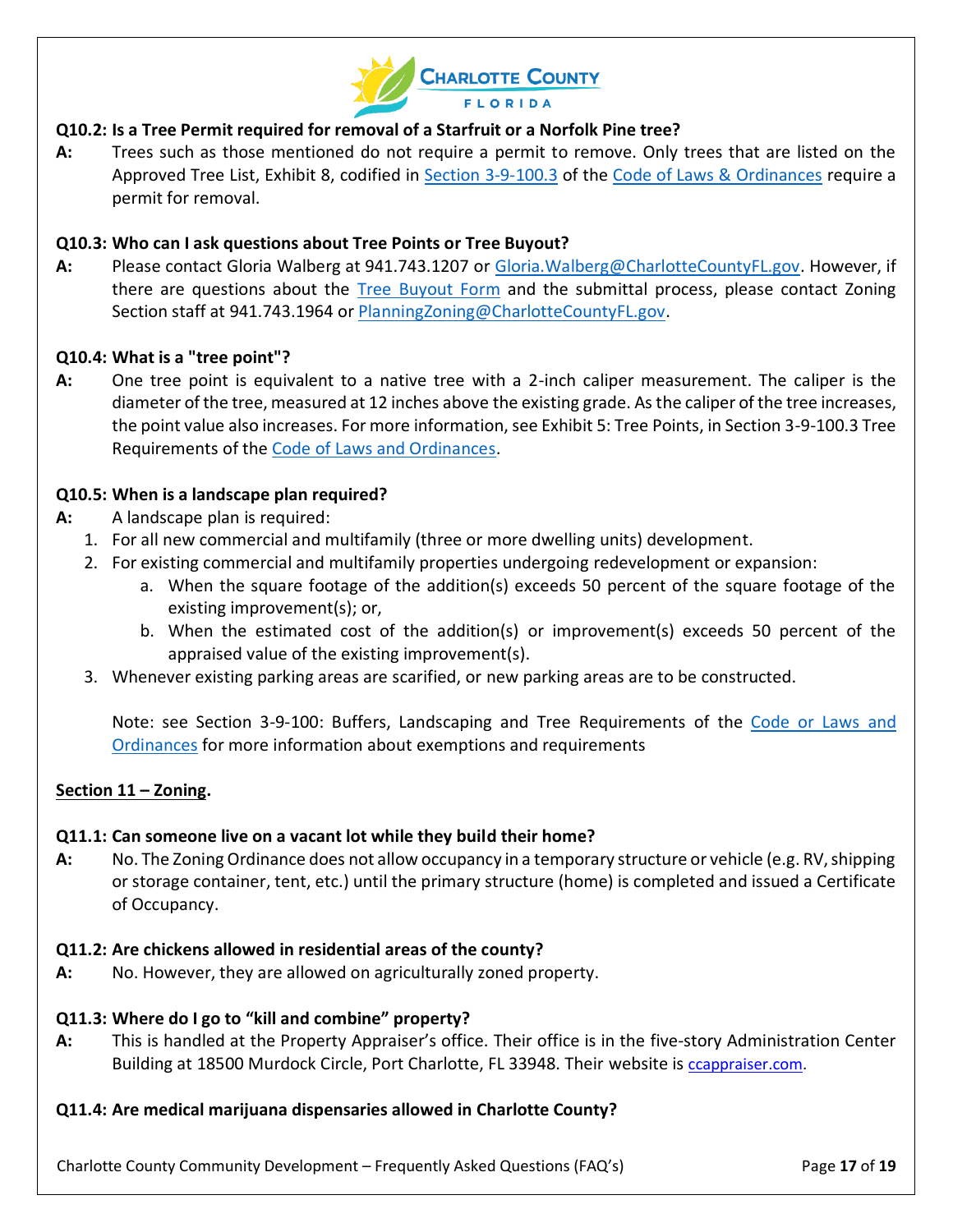

**A:** Charlotte County follows Florida law in that the county does not treat Medical Marijuana Treatment Center Dispensing Facilities (MMTCDF's) any different than pharmacies, except for the 500-foot buffer around elementary, middle or high schools. Also, under state law, any MMTCDF must be vertically integrated with one of the approved licensed growing operations located in the State of Florida.

## **Q11.5: How do I find out if a lot is "buildable" in Charlotte County?**

- **A:** Call the Zoning Section at 941.743.1964. Zoning staff can look up the zoning district of the property and provide information about allowable uses and setbacks or direct the person to the [Code of Laws and](https://library.municode.com/fl/charlotte_county/codes/code_of_ordinances)  [Ordinances](https://library.municode.com/fl/charlotte_county/codes/code_of_ordinances) to research on their own. Chapter 3-9 contains the Zoning and Land Development regulations by zoning district. Zoning districts can also be viewed online at the Charlotte County GIS (Geographic Information System) website. [CharlotteCountyFL.gov/services/gis/](http://www.charlottecountyfl.gov/services/gis/Pages/default.aspx) . In the middle column, select the "Enter Mapping Site" button. At the next page, select the "Continue" button to accept the "Disclaimer." In the upper left of the page, enter the address in the search field and the go to the "Layer Icon" (looks like three sheets of stacked paper) in the upper right of the page and scroll down and checkmark the "Zoning" layer. Then select the search icon to perform the search.
- **Q11.6:** Do I need to submit a new application to renew my "doggy dining" permit?
- **A:** Yes. The same requirements for a new application apply to a renewal.
- **Q11.7:** In AG zoning, **c**an a metal building be placed exceeding 1500 sq. ft.?
- **A:** Yes, if it doesn't exceed the 10% of the lot size.
- **Q11.8:** Are shipping containers allowed for storage on AG zoned property?
- **A:** Yes, if it is for agricultural purposes only and the property is certified as agriculture by the Property Appraiser.

**Q11.9:** Are shipping containers allowed on RSF or MHC zoned property for storage?

**A:** No.

# <span id="page-17-0"></span>**Section 12 – Miscellaneous.**

### **Q12.1: Where do I register my home security system?**

A: The Sheriff's Office. For contact information, please visit [ccso.org](http://www.ccso.org/) and look for the "Contact Us" tab and call one of their non-emergency phone numbers.

### **Q12.2: Where is the Community Development Building located?**

**A:** The Community Development Building is the one-story building to the right of the five-story Administration Building at the Charlotte County Administration Center campus. The address is 18400 Murdock Circle, Port Charlotte, FL 33948.

### **Q12.3: What is Unity of Title?**

**A:** The Unity of Title legal process was created to assist homeowners who have a home with abutting multiple lots and they want to construct a structure, such as a detached garage, on one of them. This works to a homeowner's advantage in that water connection fees would not be charged for an additional meter and would only have a single water bill.

Charlotte County Community Development – Frequently Asked Questions (FAQ's) Page **18** of **19**